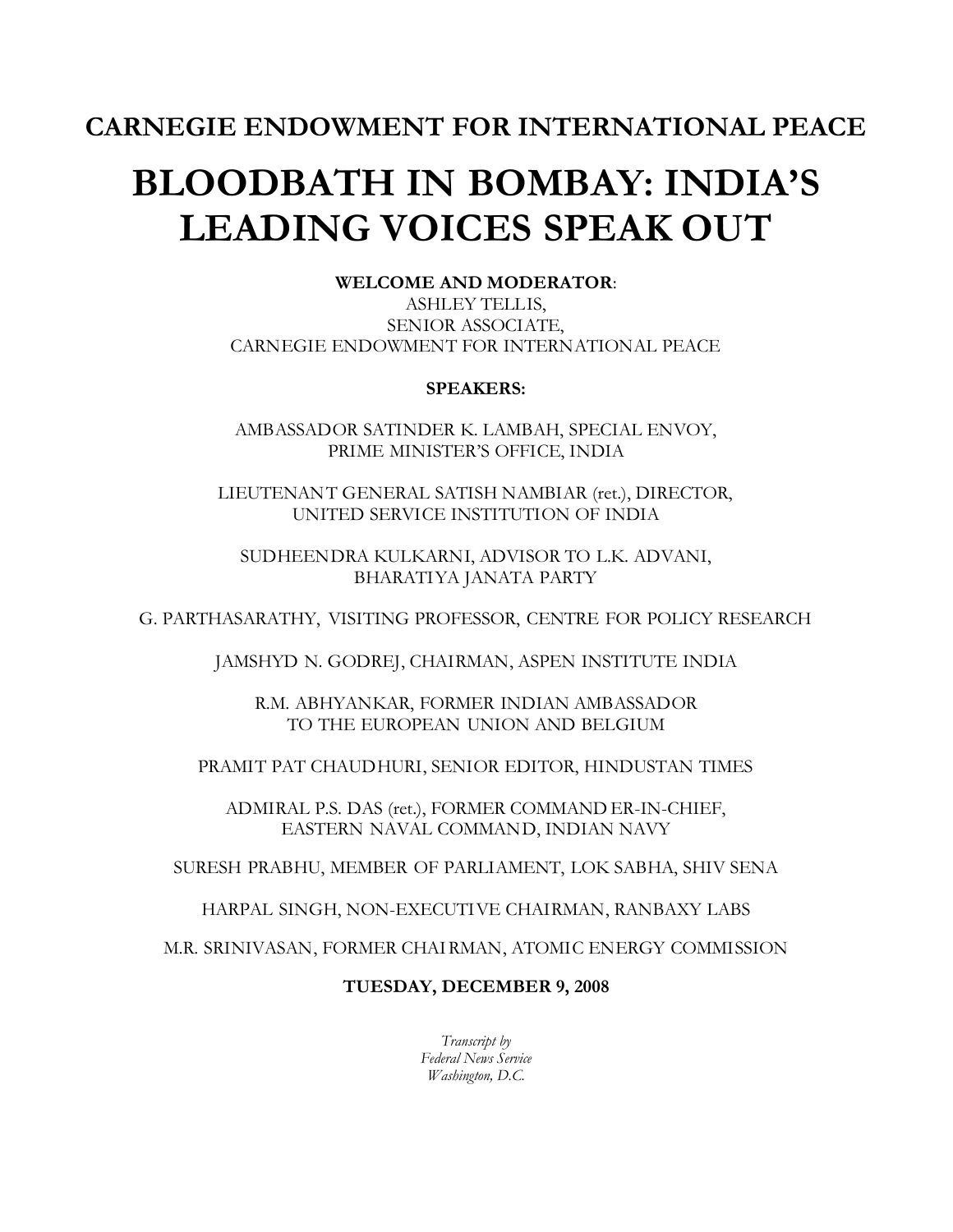ASHLEY J. TELLIS: Good morning, everyone. I'm Ashley Tellis, senior associate at the Carnegie Endowment. And it's a pleasure to welcome all of you to this meeting that we are having with a very distinguished visiting Indian delegation on the very tragic events that have occurred in Mumbai in the last several weeks. I think all of you know the facts as well as anybody in the room because they transpired, unfortunately, on public television and took place in a rather ghastly way in slow motion.

And beyond the tragedy and the casualties, the attacks have raised a whole series of questions about the nature of global terrorism itself and the kind of threats that it poses to not only India but free societies around the world, including to the United States.

This morning, we have with us a very distinguished delegation of Indian public figures who were in Washington to attend a dialogue of the Aspen Strategy Group and CII [Confederation of Indian Industry]. In fact, it was in one of the great achievements I think of the first Bush term that CII and Aspen managed to put together this very, very productive and very influential private sector dialogue which has occurred now continuously since 2002. I was at the embassy in Delhi, in fact, when we had the very first round of these meetings.

The Indian delegation today is led by two individuals, one of whom is unfortunately not with us; he had to leave very suddenly last night, Tarun Das. But we have the co-chair, Ambassador Sati Lambah, who's leading this delegation of individuals that you see before you today. The delegation actually is divided into two parts. Because it's a large delegation, every one of whom is actually competent to speak on the subject, I've just asked a subset of them, in the interest of time, to speak for five minutes on what the implications of the attacks in Bombay are for a larger set of issues.

We don't need to go over the facts because I think the facts are well understood. But I've asked each of them to speak on what the attacks in Bombay mean for the challenges of terrorism, how we understand it, how we appreciate it, its implications for India, India's relations with Pakistan, India's role and place in the international community, and the threats that these events pose to India and the United States. And I'm going to ask each of the presenters this morning who are at the table, Ambassador Sati Lambah to my extreme right, followed my Mr. Jamshyd Godrej, then General Sati Nambiar, Ambassador Parthasarathy, and Mr. Sudheendra Kulkarni, to speak briefly – and where is Suresh Prabhu, I thought we had –

MR. : Yeah. MR. TELLIS: – Suresh Prabhu here –

MR. : He's coming.

MR. TELLIS: Okay. And Suresh Prabhu, who is a member of parliament, who actually represents Bombay in the Lok Sabha, will be the last panelist. Now, after that, I'm going to invite the rest of the members of the delegation who are sitting in front of me here to join us at the table and then the Q&A will proceed pretty much with an interaction between the floor and all the members of the panel here.

I want to take the time to just say something administrative. We would not have been able to put this event together were it not for two organizations: CII, of course, which brought the panel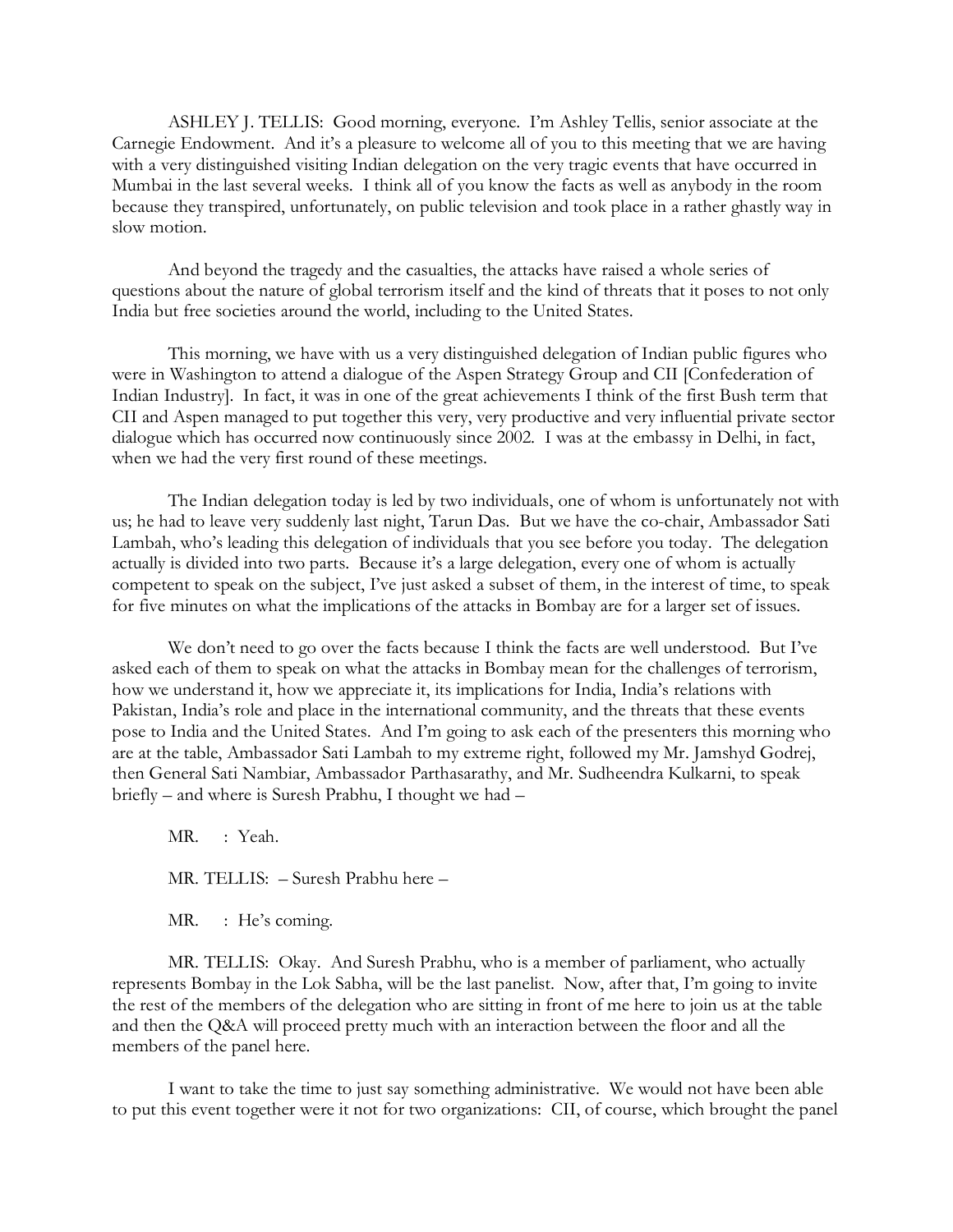here to the United States and which oversaw the very productive conversations that we've had over the weekend and the conversations that took place yesterday with the senior leadership of the U.S. government, both in the executive branch and the legislature; and Lockheed Martin, which made a very critical contribution to helping us actually pull this event off with very short notice and in a hall like this. So I can see Chuck Jones there; Chuck, thank you very much for your support. And CII, which has been a long partner, not only of the Aspen Strategy Group but actually of Carnegie, too, going back many, many years. We did a lot of work on trade together. Thank you very much for the help and support.

Without further ado, I'm going to ask each of the panelists to speak for about five minutes on the issues that I raised and then I'm going to open the floor to a conversation between both sides. Ambassador Lambah.

AMBASSADOR SATINDER K. LAMBAH: Thank you, Ashley. Well, September 11<sup>th</sup> exposed as never before the vulnerability of even a superpower to terrorism. But long before September  $11<sup>th</sup>$ , 2001, India had been campaigning for a resolution in the U.N., for an early adoption of a comprehensive draft convention on suppression of international terrorism. What came after September  $11<sup>th</sup>$  was UNSC Resolution 1373, which was adopted on September  $28<sup>th</sup>$ , which, amongst other things, called for prevention and suppression of financing of terrorist acts, freezing of financial assets, exchange of operational information regarding movement of terrorists, and stopping the use of asylum status for terrorists. It said that the states have a fundamental responsibility to curb terrorist activities. I thought I'll begin with this. And now I'll come to the Mumbai blasts.

You will all agree that India has shown restraint. This was an attack on our sovereignty. Even after the Mumbai blast of 2006, we had continued with the peace process. This was 9/11 for us. What happened there was segregation of the Americans, U.K., and Israeli citizens. It's now virtually confirmed that Pakistan soil was used and there is no guarantee that such a thing will not be repeated.

But I want to mention two or three things that happened. While this was going on, one-fifth of India went to the polls; successfully we had elections in five states, results of which were announced yesterday. So there was a peaceful continuation of the democratic process. I don't want you to look at what happened in an Indo-Pak context, only in an India-Pakistan context. Presidentelect Obama has been mentioning that the next hub of activities is Pakistan, so you have to look at it at an international aspect rather than purely Indian context.

So one, democracy continues. And secondly, I want to assure you that Indian economic development continues and India will be as good a place to do business with as it was before the Bombay blast. I want to mention a word before I conclude about the Lashkar-e-Taiba. And for that, I will just recommend three readings for you, all three Pakistani books. Amir Rana's "A to Z of Jihadi Organizations," and Amir Mir's "True Faces of Jihadis." If you read these two books, you will find how the Lashkar-e-Taiba and other organizations evaded sanctions. And finally, a book that I just saw here is by Mr. Husain Haqqani, and I just read and saw the pages, it's 306, which says that severance pay was given – has been given to the Lashkar-e-Taiba by the ISI. So the links between the two are evident, as the ambassador of Pakistan to USA has himself said.

I don't want to take more of your time because I promised Ashley that I will finish in four minutes. Thank you.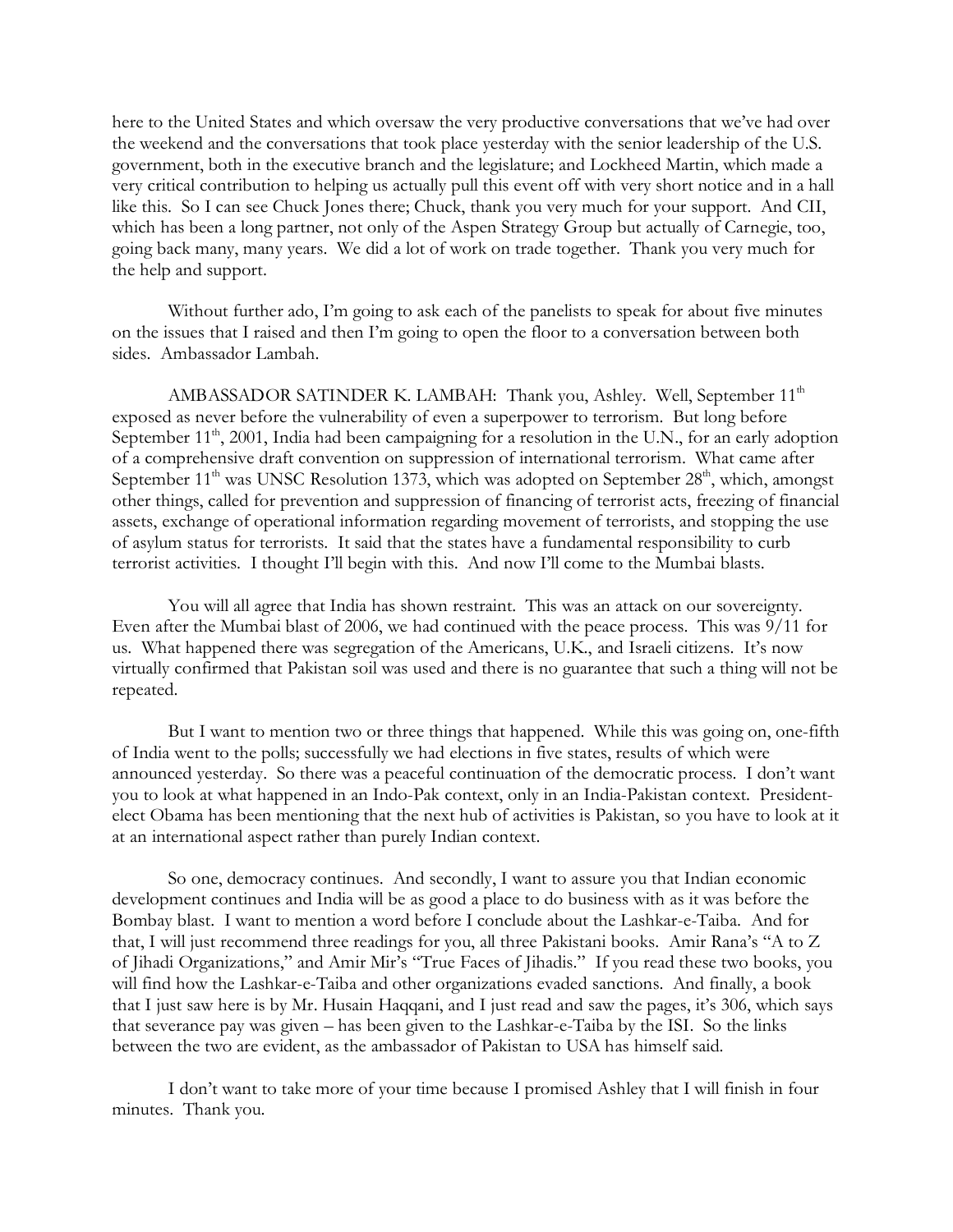MR. TELLIS: Thank you, Sati. Jamshyd, please.

JAMSHYD N. GODREJ: Thank you. I want to just focus a little bit on the business aspects and the effect on business as a result of this attack. I think the confidence level amongst businesses within India actually was not destroyed as a result of these attacks. The Bombay stock market was closed for one day, but the day immediately after, when it was open on the Friday, it actually went up slightly. And I think there is a general feeling amongst the business community that things will go on and we will get the growth that we're looking for.

I think the confidence that has really evaporated has been in the foreign business community. I've been – I was to host a number of programs even in the coming year and all of them have called to say that we'd like to defer these programs. So I think that we need to build back confidence in the international community that this is an event that could take place anywhere in the world, but that specifically in Bombay we have to now take action on improving our security levels. I think that we had let our guard down. I think this was one of the problems that we face. Earlier, there was a heightened sense of preparedness, especially when we had the Israeli Philharmonic Orchestra in Bombay, just a month before this happened. And I think that level of preparedness has just – so I think what we have to understand is that this is a constant threat and we have to work on it.

I think there is another aspect of this on the business community, which is basically that I think there is a huge opportunity for firms both domestic as well as foreign to actually look at the type of hard and soft infrastructure that we have against terrorism. And I think there is – this is something that we must really focus on in years to come because it's not something that has been at the top of the mind. Inconvenience and all those other things which we see in the U.S., like at the airports, et cetera, is something that we will have to learn to put up with. I think people – memories are very short; but this is a long-term threat and we need to look at it from that point of view.

I think that there was no doubt that the business community was targeted and that, yes, of course, there have been many foreigners who were caught in this terrorist attack. But the overwhelming number of those who died were the security agencies and staff at the hotels, et cetera. So I think that this type of preparedness is something that we have to learn to build and live with.

MR. TELLIS: General Nambiar.

LIEUTENANT GENERAL SATISH NAMBIAR: Thank you. Good morning, ladies and gentlemen. I'll just focus on three issues. The first, of course, is the fact that this was a very much closely-planned and well-executed operation by a bunch of well-equipped and motivated persons. In fact, it had all the hallmarks of a classic military raid, the sort of thing when I watched it unfold, I was reminded of one's own experience. I had undertaken a thing like this almost four decades ago as a young major, so that's the sort of thing one was struck by. Gone are the days when we only have to focus on some lunatic driving a loaded – a truck loaded with explosives into something. It's much more sophisticated.

The second aspect I wish to focus on, partly carrying on from where Jamshyd Godrej took off, that this was an attack on Indian economy, Indian business. And this is something that many of us in the strategic community in India have been talking of as something we should prepare for. But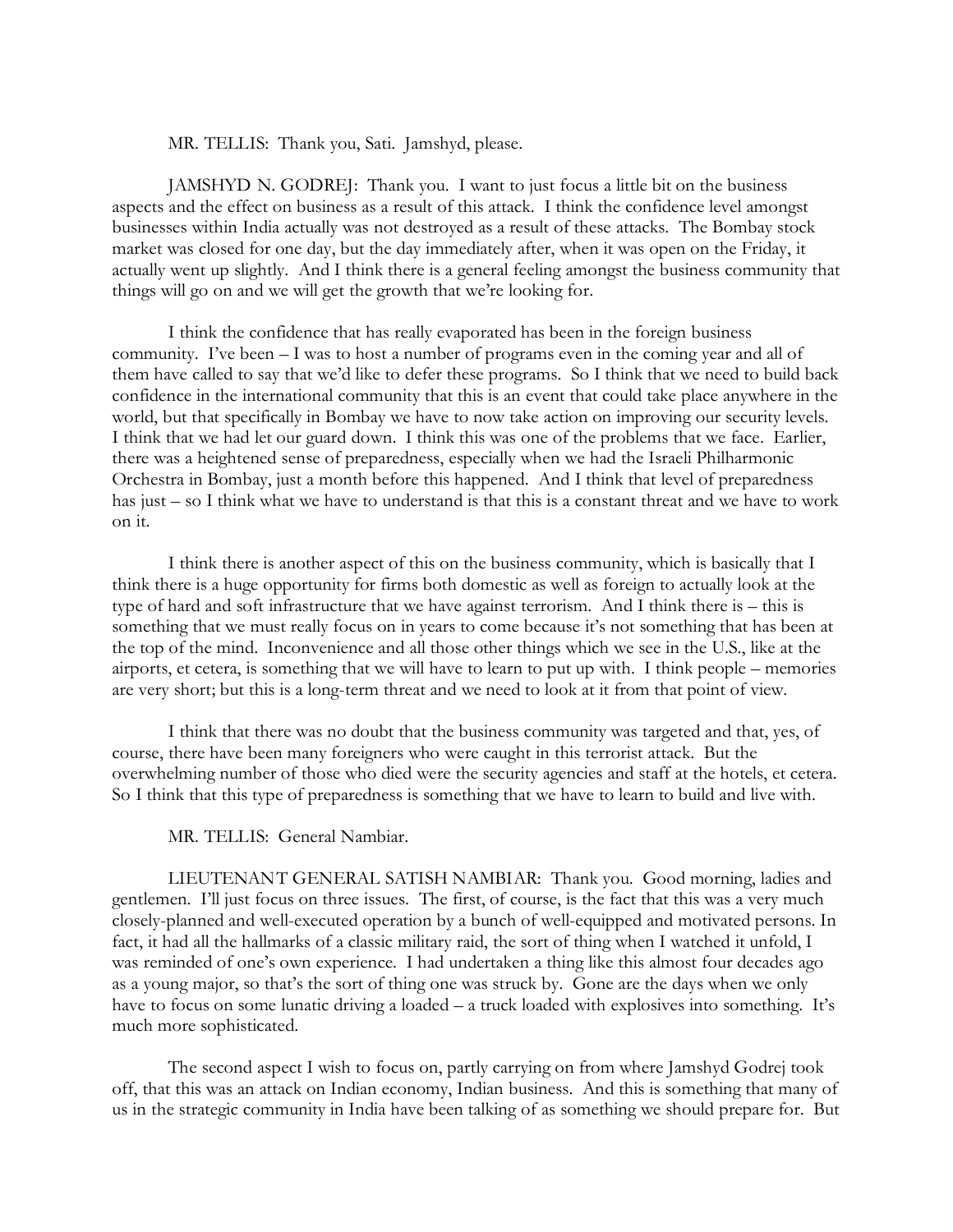it was quite evident that this was going to happen some time or the other because to hit us or strike us where our economic growth would be affected was obviously going to be a target some time or the other. So it's not surprising.

And what is more important in that context, I think, is that we will need to strengthen our laws, internal laws, the law-and-order mechanism, to deal with such things, which means as many countries in the West have done after the events, sad events of 2001. There would be some curbs on individual liberties, which all of us will have to accept. And this is not, of course, to suggest that basic human rights have to be violated; but some curbs on individual liberties will have to be accepted by us if this menace has to be dealt with.

The last is, again, something which Sati Lambah briefly touched on, this comprehensive convention on counterterrorism. Given the fact that the situation all around the world is so serious and this phenomenon affects everyone, I was a member of the UN Security Council's high-level panel on threats, challenges, and change in 2003-2004. And in this group, 16 of us who were from all over the world, we had come up with – we deliberated long on this subject and managed to come up with a definition of terrorism, which has, you know, sort of evaded the international community all these years. But despite everything, we managed to come up and we had come up with some suggestions. But it's a reflection of the bankruptcy of the international community that that aspect of the report didn't find acceptance in the international community and we remain where we are, without even a definition of what constitutes terrorism, leave alone a comprehensive convention.

And why this is important is, in my view, there is a need to review and revise all these sort of elements that we keep discussing, people's references to the root causes of terrorism, that it's due to poverty and deprivation, and depends upon a solution to the problems in Palestine, in Chechnya, in Jammu and Kashmir. I'm not too sure about that because there's much more now at stake. Even if those are resolved, I don't think this phenomenon is going to disappear because there is a larger agenda which is being attempted. Thank you.

MR. TELLIS: Thank you, Sati. Partha, please.

AMBASSADOR G PARTHASARATHY: Thank you, Ashley. I'll focus on what we came here for, what we discussed with our American counterparts. We were sort of gratified to be received by the secretary of state and the deputy secretary of defense also. Basically, I think we found a great deal of congruence and the United States-India relationship is really looking upward. We hope to maintain that momentum on the immediate neighborhood, which is our strategic neighborhood from Malacca to Hormuz, whether it is tsunami or piracy, there has been a great deal of cooperation.

There was a substantial focus of attention naturally on Afghanistan and Pakistan. On Afghanistan, our broad view was America should stay the course and we were gratified that the American delegation was highly appreciative of the way India had coordinated its efforts with what the United States was doing. In the long term, it is our view that the scope has to be broadened. I think Russia, Iran, the Central Asian neighbors of Afghanistan have to be brought into the dialogue on the future so that we have an Afghanistan, which is nobody's strategic debt, nobody's pawn, and no threat to the security of anybody. I think there was a broad consensus on that.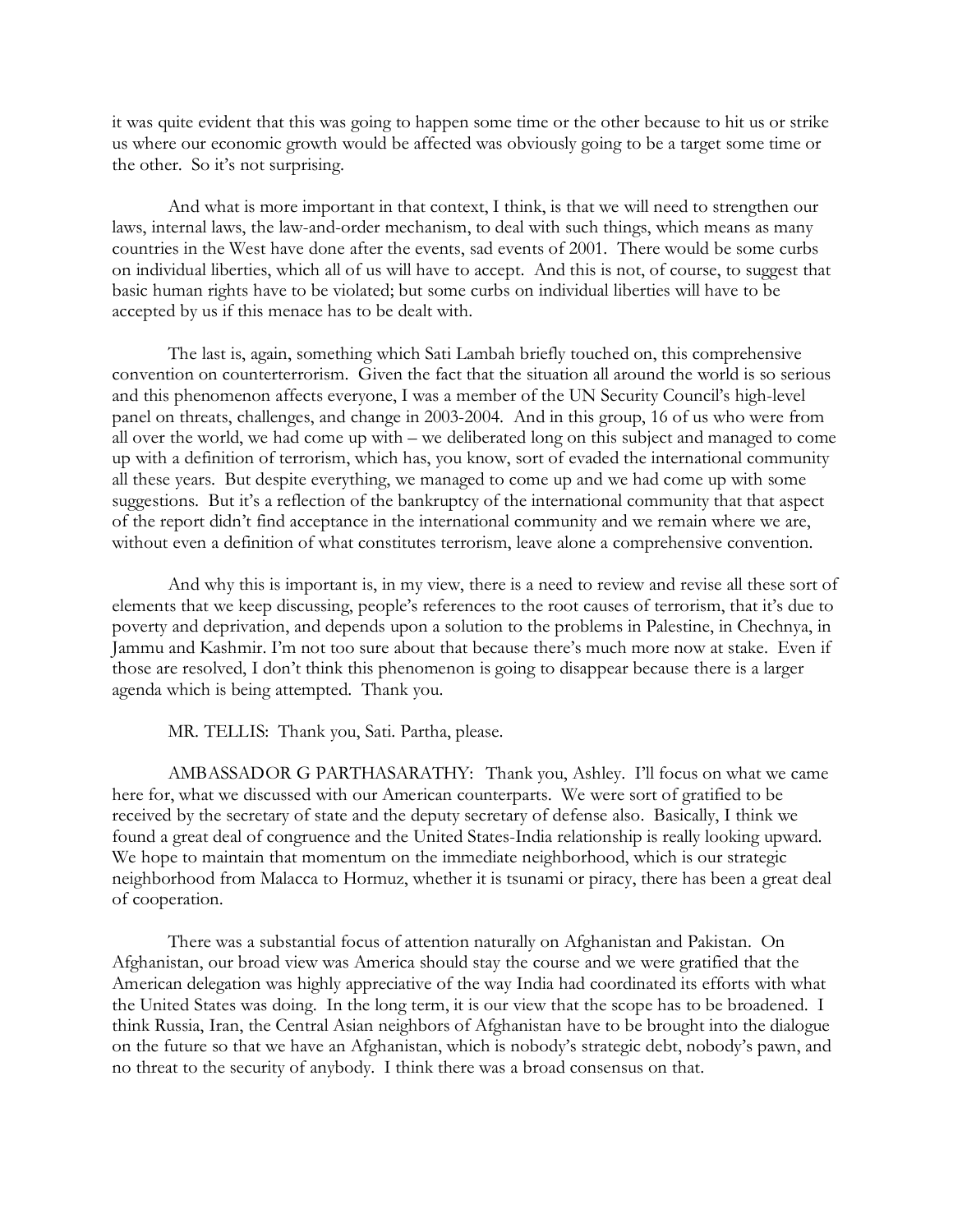On Pakistan itself, we did recognize that over the last three or four years, very substantial progress had been made in the dialogue, at a pace which we haven't seen in the past. Following the declaration with Mr. Vajpayee on January 4, Pakistan and India, where General Musharraf said that territory under Pakistan's control would not be used for terrorism, a huge number of CBMs, a lot of progress in SAARC, Afghanistan has joined the SAARC, a free trade area has come into being in South Asia. The line of control has been opened out for trade and travel. And most important, there has been a very sustained dialogue on Kashmir, according to Foreign Minister Kasuri, with substantial progress made.

So I think the ultimate aim should be to get back to the dialogue and carry it forward from where it ended around March, April 2007 when General Musharraf informed us he was rather deeply domestically engaged to carry it forward. We recognize that Mr. Zardari appears committed to this process. Whether he will be able to prevail over other elements in his establishment to take it forward remains to be seen.

On the Mumbai incident itself, a lot has been said. I just have the following points to make. Firstly, this is the first time investigations have involved friendly powers whose citizens were targeted: the British, the Americans, and the Israelis. So there's no question of India cooking up cases as some people are given to making. And much of the evidence you'll find that is coming out of Washington, the evidence of ISI involvement in the attack on our embassy in Kabul came out from Washington and from Kabul, not from Delhi.

On the Lashkar and the groups involved themselves, I will just say this: we are constantly told what is the evidence. When we give evidence about the Jaish-e-Mohammed attacking our parliament on December 13, 2001, there were flat denials. Yet on March 6, 2004, General Javed Ashraf Qazi, former director general of the ISI, then Pakistan's minister for railways, said the following – and I quote him in Pakistan's Parliament, and he said, we must admit that the Jaish-e-Mohammed has been involved in the killing of thousands of innocent Kashmiris, the attack on the Indian Parliament, the murder of Daniel Pearl, and an attempt to assassinate General Musharraf. So I don't know what further evidence we can provide for Maulana Masood Azhar and others to be prosecuted when Pakistan's former ISI chief makes this solemn assurance in the floor of Pakistan's Parliament and General Qazi is still a serving senator.

Similarly, in the case of the Lashkar-e-Taiba, I don't know what evidence we should provide, because it's all there in Pakistan. Shortly after the attack on the Red Fort in Delhi where civilians were killed, Hafeez Mohammed Saeed went in public in a meeting at which Maulana Masood Azhar and Qazi Husain Ahmed were present and acknowledged it very proudly that he had planted the Pakistani flag on the Red Fort, which was the ruling place of the country's past Muslim rulers. So what more evidence do we need to provide? Anybody who reads the *Da'wa* magazine brought out by the Lashkar-e-Taiba, I think on a fortnightly basis, will find all the evidence that is needed in that magazine.

And finally, on the Lashkar itself, I would conclude by what Mr. Husain Haqqani, Pakistan's present ambassador to the United States, wrote in an article called, "The Ideologies of South Asian Jihad and Jihadi Groups." And he says there that the Lashkar-e-Taiba has adopted a maximalist agent for global – agenda for global jihad. The elite or the army of the pure, he said, is backed by Saudi money and protected by Pakistani intelligence services. This is not an Indian – this is Pakistan's ambassador to the United States. So I don't think that there is any further evidence.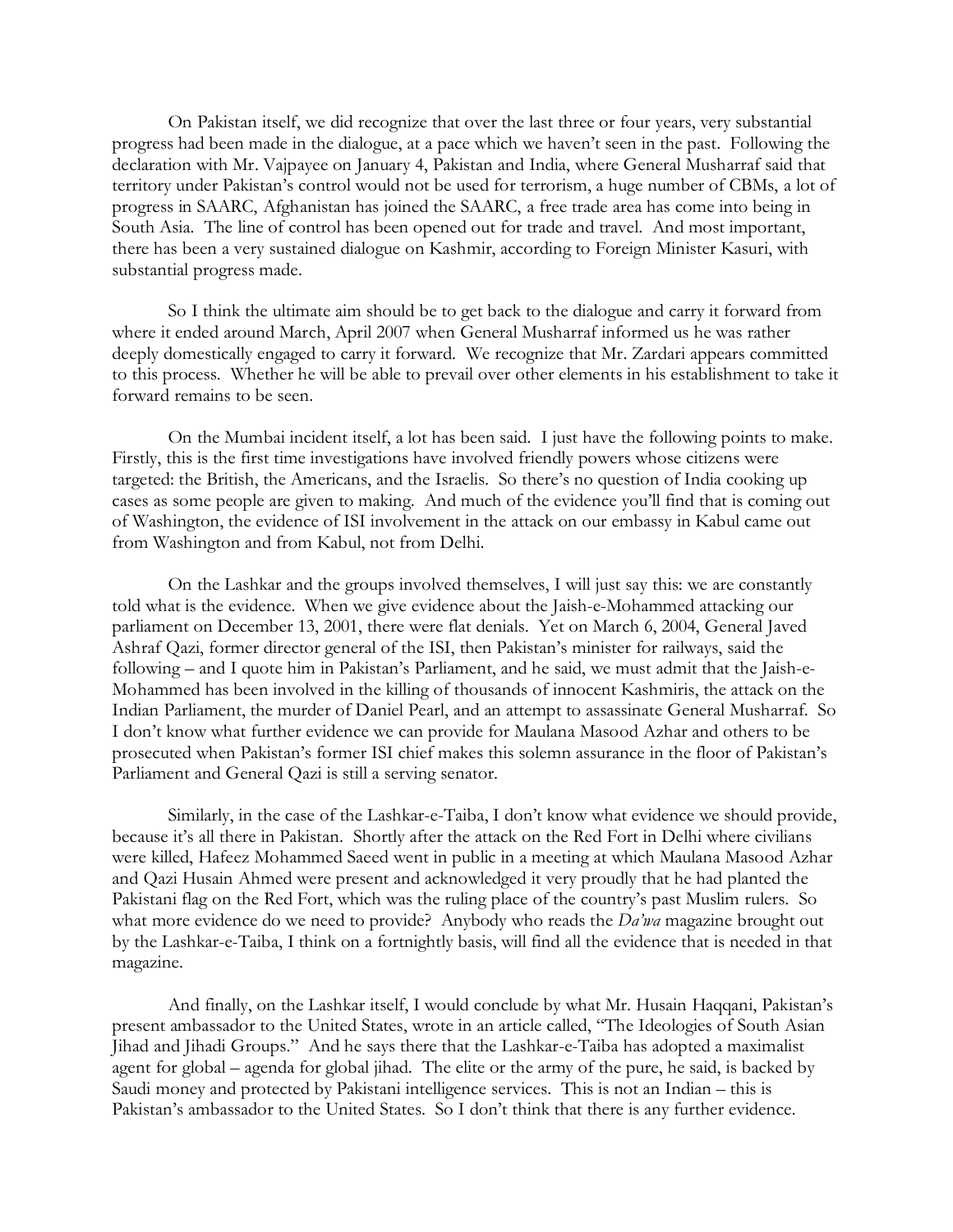My own view is we are keeping a close watch on what is happening, the arrests which are said to have been made, but are then denied. And ultimately, I think we will have to – there can be no compromise on one thing: the infrastructure of terrorism, which includes the Jaish-e-Mohammed, the Lashkar-e-Taiba, whatever, the Jaish-e-Mohammed assumes a new name, the Lashkar-e-Taiba assumes a new name, and the United Jihad Council, they will have to be shut down irrevocably, if necessary mandated under U.N. Security Council Resolution 1373.

And then, we can go back to a very positive process, which we are engaged in, where we had met substantial progress, in fact even on nuclear confidence building measures, we had agreed in 2004 that our respective nuclear arsenals constitute a force for strategic stability, especially after the doctrine was spread out by General Kiyani. So there is a huge scope for getting back to a normal relationship. But we aren't going to accept any more Mumbais. Thank you.

MR. TELLIS: Thank you, Partha. Sudheendra, please.

SUDHEENDRA KULKARNI: Thank you, my friend, Ashley. We have spent five days in Washington, D.C. to participate in this dialogue and every American diplomat who interacted with us expressed condolence for what happened in Mumbai. As Ashley said, the attack on Mumbai was not just an attack on Mumbai, not just an attack on India; it was an attack on all free society, attack on humanity, just as 9/11 was an attack on humanity.

I come from Mumbai. I happened to be landing in Mumbai just 10 minutes after a blast took place outside the airport. I witnessed the 1993 serial bomb blasts in my city which killed 257 people. I was in Mumbai in 2006 when again serial bomb blasts simultaneously in running trains killed nearly 200 people. And now again, nearly 200 people have been killed, many of them foreigners. And of course, as Jamshyd said, a lot many that belonged to the business community, but not only business community.

Friends, an attack took place in the railway station, ordinary people, commuters, poor commuters, 58 of them were killed. Between 2004 and now, more people have died in terrorist attacks in India than anywhere in the world except Iraq. And if we see the number of people who have been killed in terrorist attacks since the late '70s when cross-border terrorism from Pakistan began, the number actually runs into 70 (thousand), 80,000 people. India has been the worst victim and also India has tolerated the most.

There's no doubt, as evidence after evidence has established, that this is coming from Pakistan. And those who perpetrated the attacks are doing so in the name of Islam. But this is not a confrontation between one faith and other faiths, not one community and another community. In Mumbai attack itself, not less than 30 Muslims were killed. This is an attack. This is a confrontation between an evil force and humanity, an evil force that is giving bad name to a faith, to a community, and it's a responsibility of all faith communities, all countries in the world to fight this evil force together.

As my colleagues said, Pakistan has been giving assurance after assurance. In 2004, I was in Islamabad as part of the official delegation that accompanied Prime Minister Vajpayee for the SAARC Summit, on the sidelines of the SAARC Summit. President Musharraf gave a solemn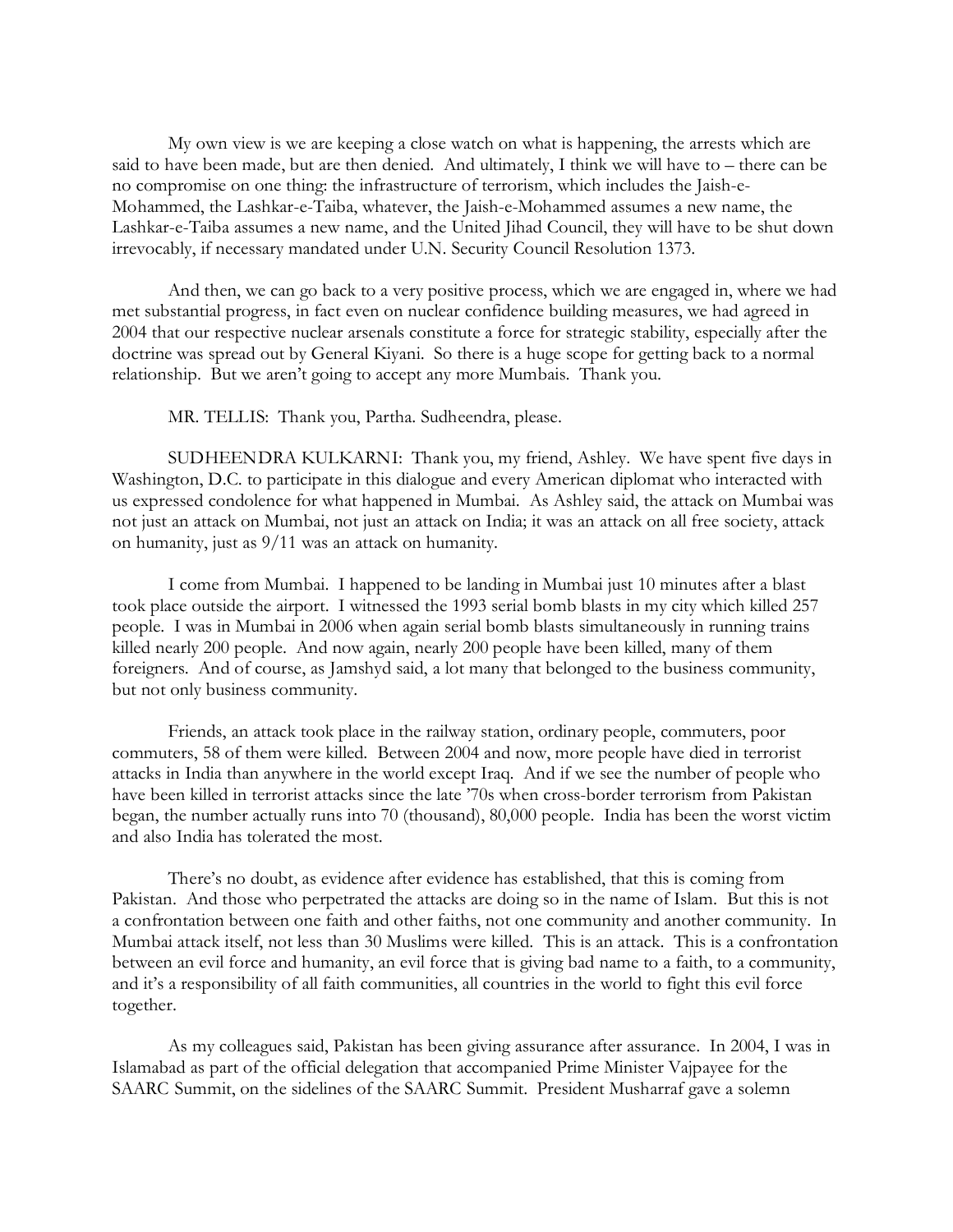assurance that the soil of Pakistan will not be used or will not be allowed to be used by anybody for terrorist attacks against India. Where is that assurance? How should India react?

The United States reacted in a particular manner after 9/11. You were justified in doing so. We would like to know from all our friends in the international community, how should India react? There should be no doubt in anyone's mind that if Pakistan does not do what is required to be done to prevent more Mumbais from happening, as Mr. Parthasarathy said, India will react.

The infrastructure of terrorism in Pakistan has to be dismantled. It's a threat to Pakistan itself. We have seen recent events. The assassination of Benazir Bhutto, more than 130 people killed when Bhutto arrived in Karachi last year. It's a threat to Pakistan's own survival. And therefore, this is a fight in which India, the people of Pakistan, all the right-thinking people in the political establishment, military establishment in Pakistan, and, of course, the international community, we have to work together. This is a threat, not only to India.

I was with Prime Minister Vajpayee in 2000 when he visited the United States. And in his address to the U.S. Congress, Prime Minister Vajpayee said, giving an account of all that India has suffered, he told our American friends that distance does not provide immunity to the United States from the threat of terrorism. And just a year later, 9/11 happened. In the past seven years, we are very happy; it's very reassuring that the United States has not faced any more terrorist attacks. But friends, let there be no complacency. Just as what happened in Mumbai is not the last attack that India is going to face, 9/11 is not the last attack that the United States has faced. We have to work together. Thank you.

MR. TELLIS: Thank you. Suresh.

SURESH PRABHU: Thank you, Ashley. You know, India has been facing terrorist attacks for the last I don't know how many decades. Unfortunately, despite the fact that India has been – (inaudible) – the international community, however, the impact of this on the entire global community unfortunately we didn't realize it until 9/11 happened in the United States, when people suddenly realized it is no longer a problem which is some Third World problem affecting some countries in a faraway place; but it is something which is a problem which is going to be affecting me.

And then we started talking about 9/11 as the beginning of terrorist attacks on the humanity. But unfortunately, if we had actually realized the importance of this problem when India was talking about it, probably 9/11 would never have happened. If we acted on it in time, probably this phenomena, which now assumes such a serious proportion, would never have reached this type of a problem.

What we are seeing now in Mumbai, what we are discussing today, is a different type of a terrorist attack India has been facing, as I said, for a long time. But the frequency and the intensity of this attack is now increasing. Post-9/11, the type of steps that the United States took and they are very commendable, very welcome, has resulted in American citizens now being targeted all over the world. The vulnerability of American citizens, the British citizens, the Israeli citizens has now increased, not just confined to the countries in which they live, their home countries, but all over the world. And this particular attack is an example of how the terrorists are now targeting their enemies not just in the countries where in they live but all over the world.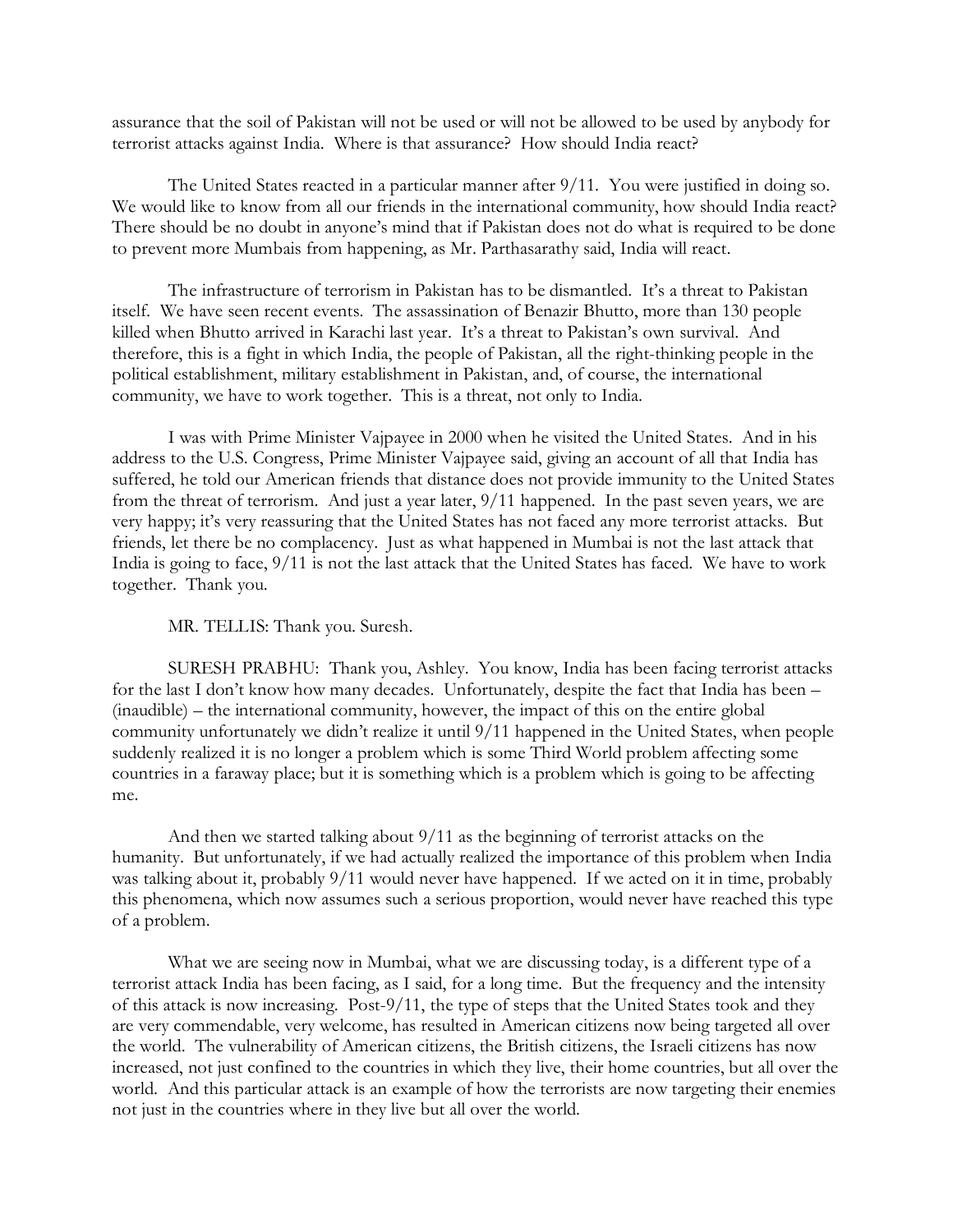And therefore, this is a new dimension of terrorism that is now manifesting itself. And therefore, our response should be commensurate with the reality of the challenge, in terms of how we should try to now fathom the reality first and then try to respond. Pakistani president, who lost his wife in the terrorist attack, said the other day that it's not Pakistan which is responsible; they are non-state actors. So he's acknowledging that Pakistani soil is used. He's also realizing that there are Pakistani citizens maybe involved, but they are operating outside the state, which is right, that I'm not responsible as a head of the state, but there are some others operating outside the state who are perpetrating such crimes.

Now, we should try to therefore realize that we should also help Pakistan in the process of solving this problem of terrorism because we don't want more Benazir Bhuttos to die on Pakistani soil, who are part of proper democratic process, and therefore we really need to solve this problem in a manner that will go to the root cause of it. And if we don't do that, we'll find now, we talk about Mumbai – maybe some other time we'll talk about attacks in some other country, some other nomenclature, but probably will still exist. And therefore it's a time that the global community must get together to address the challenge. This is not a Mumbai problem, though it happened on Mumbai soil. It's a global problem and unless you realize that, recognize that, you fail to recognize and risk repeating it again. Twenty-five years ago, had the world listened to what India was saying, the problem probably would never have reached these proportions.

So therefore, we really need to address the challenge. I'm from Mumbai; all my life I lived in Mumbai. I'm a member of parliament and therefore I live in Mumbai and I know exactly how strongly the people in Mumbai, for that matter people in India, are feeling about it. Again, let me tell you, unfortunately, the terrorist design is to divide the community on religious lines. They wanted to make sure that there would be a backlash of non-Muslim communities to this attack against the Muslims living in India and this – to the credit of the Indian society – didn't happen. In fact, the Muslims in India brought out a huge march on Sunday in which they protested against the attack. The Muslim religious leaders who came together to say that these people who came and attacked our Indian brothers, we are not going to bury them in our own burial grounds, so they refused the permission to that. So this is the type of response that Indian society has already provided. But Indian society is waiting for the government to respond to this challenge. Because we can't keep killing people, innocent people dying in marketplaces, in railway stations, in roads, in hotels, in airplanes. So they are expecting government to act.

Now, it's the global community's turn to respond, because some might say, oh, this happened, but just ignore it because this happened in your country, so we advise you to be patient. If this is something, the type of response you want to give, then we are encouraging terrorism globally. We are telling them that, don't worry, nothing happens, you keep killing people, and there is good advice, sound advice, very patient advice which will come to you, and that advice should be used as a bomb to suppress the feelings of the people who are now infuriated. That could be another way of looking at it. So I think this is a time that global community must rise to think how we should tackle this problem.

There are many ways we can tackle it. And I'm not the one who's going to give you an answer, probably there are people, experts like my friend Ashley who can provide an answer. And in fact, we don't answer. Something like this we don't know the solution, we know the answer, everybody talks about it. But do we have the political will? Do we realize that it's not a challenge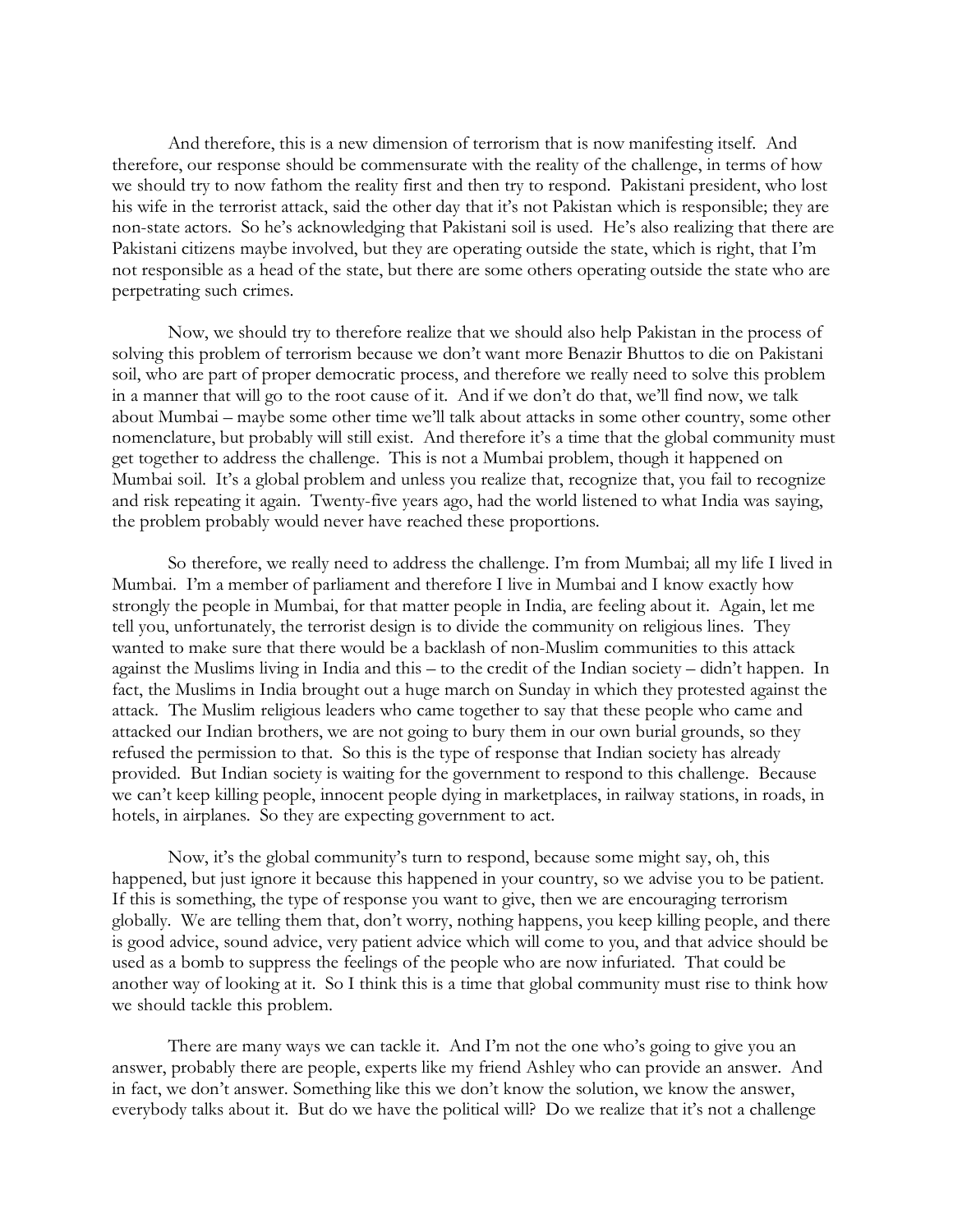only to India? Is it something which we have to face it collectively? If we realize that, we realize that – because otherwise the intensity will rise again.

There will be some other attacks taking place somewhere. What happened in Copenhagen, if somebody comes out with a cartoon, there is an attack, if something happens – then probably we have to think about it – and this is my own submission – that Pakistan itself, I would not blame Pakistan state as a whole for that. There are some Pakistanis involved in it, but not Pakistan, the state as a whole. So we, as India, we also have a stake in ensuring that Pakistan becomes a stable state. We want Pakistan to be a democratic state. But a democratic state cannot survive if Pakistani president himself feels that there are non-state actors who are actually trying to subvert the state. So we have to work on that, make sure that we really go to the root cause of terrorism and root it out completely so that no innocent people will die anywhere in any part of the world in future. Thank you.

MR. TELLIS: Thank you, Suresh. In the aftermath of the Second World War, after we all saw the horrors of Nazi terror, Hannah Arendt wrote a book called "The Banality of Evil." And when one listens to Indians describe their experience of terrorism since the 1980s, it's not hard to remember Arendt's description because there's something about terrorism in India that has become routine, that become banal, that has become part of the mental architecture of Indian democracy. And this is, of course, unfortunate. And all of us watching from the outside sympathize with it. But those who are victims of the process, to them terrorism is anything but banal.

And I think one of the lessons that we ought to take from the recent events in Bombay is that this banality can strike very far from what the intentions of its perpetrators have been. I'm deeply grateful to the panelists this morning for having explored the experience of Bombay from a variety of perspectives and for not doing what often happens in discussions of this kind, which is a mono-causal accusation against any particular group or any particular country. This is a problem of enormous complexity and it certainly poses very difficult challenges to the United States.

The U.S. traditionally has looked at the problems of terrorism in India, of course, with a great deal of sympathy, but primarily from the perspective of trying to understand what its implications are for conflict between India and Pakistan and a great deal of our diplomatic efforts historically have been focused on preventing the terrorism that occurs in India, often supported by groups operating out of Pakistan from becoming the moment for another India-Pakistan conflict. Those objectives are understandable and they are often desirable. But they are ultimately insufficient because conflict management cannot be successful if, at the end of the day, it is not extended to appreciating the dynamics that will cause the constant provocation.

And today it is becoming very clear, both to policy-makers here and to policy-makers around the world, that the dynamics that drive terrorism within South Asia have transcended the "root causes," quote, unquote, that originally might have given rise to those terrorists. And so dealing with this kind of a threat is going to be a challenge not only to India, but also to the United States, particularly in the weeks and months ahead because India's final response to the attacks in Bombay have not yet occurred. This is a process that is continuing to evolve. And it will be a process that will pose challenges, of course, to India's policy-makers who will have to make some hard decisions about whether what has happened in Pakistan over the last few days constitutes sufficient remedy for the tragedies. And from the decisions that they make, there will be policy challenges also posed to the United States.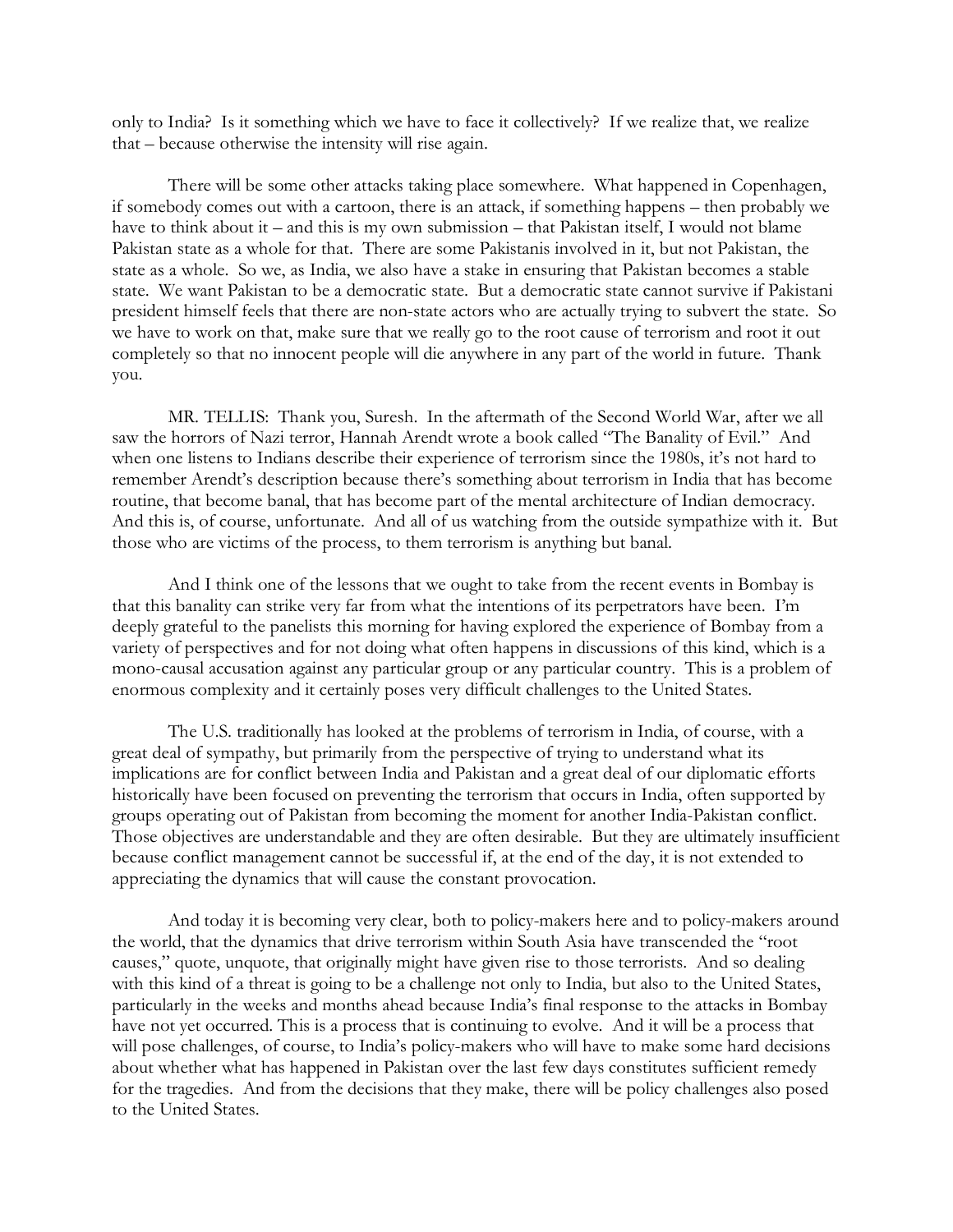All these issues are, in a sense, open for discussion. And I invite members from the floor to either respond or to direct questions to the panelists both here and to those who are sitting in the front row. And I want to recognize them. We have Mr. Harpal Singh, who has been associated with Indian industry, particularly its very successful pharmaceutical sector for many years. We have Ambassador Rajendra Abhyankar who was secretary when I was in Delhi and then India's ambassador to the EU. We have Mr. M.R. Srinivasan, who was associated with the Indian atomic energy program for many years, became the chairman of the atomic energy commission and was – played a very helpful role while we were negotiating the U.S.-India civil nuclear agreement. We have Vice-Admiral Premvir Das, who was retired as commander of India's eastern command. And we have Pramit Pal Chaudhuri, who is now the foreign editor for The Hindustan Times. Gentlemen, I would deeply appreciate it if you could come to the front so that the audience can see you and I would also like you to be full participants in the discussion that follows.

Please raise your hands if you want to make an intervention, a question, identify yourself so that our panelists can understand who you are, where you're coming from, and there will be a microphone that I think is circulating around the room, which we will bring once I recognize you. By the way, the full biographies of all the panelists are outside and you should have received them as you came in. Yes, ma'am.

Q: (Inaudible, off mike) – with the Associated Press. I'm wondering if you can tell me what you think this group hoped to accomplish regionally, strategically, why they would have used the attack method that they used, small-arms attack as opposed to explosives. Was there some reason for that? And, at a minimum, what Pakistan needs to do in order for you to be satisfied that the problem is being appropriately addressed?

MR. PARTHASARATHY: There are two types of terrorist attack, one where there are sleeper cells within India, those have involved seeking out local collaborators and random bomb explosions. This was very, very targeted and I'll ask Admiral Premvir Das to explain really the graphic description of how it took place because he's in the Navy, I'm not.

Therefore, there is – as Mr. Godrej said, I see two serious sort of aims behind it. First there was one occasion where the supporters, the terrorist supporters, the terrorists themselves spoke to an Indian T.V. channel, spoke in Urdu. And those of us who live in the subcontinent know how to understand a Punjabi speaking Urdu. It was not somebody from India. Second, there was a reference to Deccan mujahadeen. Nobody – (inaudible) – Hyderabad Deccan; no Indian of any religious denomination refers to Hyderabad and India's Hyderabad as Deccan. If you read the magazines of the Lashkar-e-Taiba, it is referred to as Hyderabad Deccan, because in the various liberation – Muslim lands the Lashkar wishes to liberate – (inaudible) – of all the Muslims of India and they extend it to Spain and Andalusia as very much part of the Lashkar-e objective.

But the political objective was very clearly using this, making them seem to be Indian Muslims to create a communal holocaust between Hindus and Muslims. And I think both communities responded splendidly. The member of parliament has spoken about how the Muslim community has called these people as not human and refused to bury them in any Muslim graveyard in India. That objective failed. On the other objective, I think it was economic. Bombay – if you see the targets which have taken place recently in terrorist attacks: Delhi, political capital; Bangalore and Hyderabad, high-tech cities of India; and Mumbai. Very clearly, it is to erode international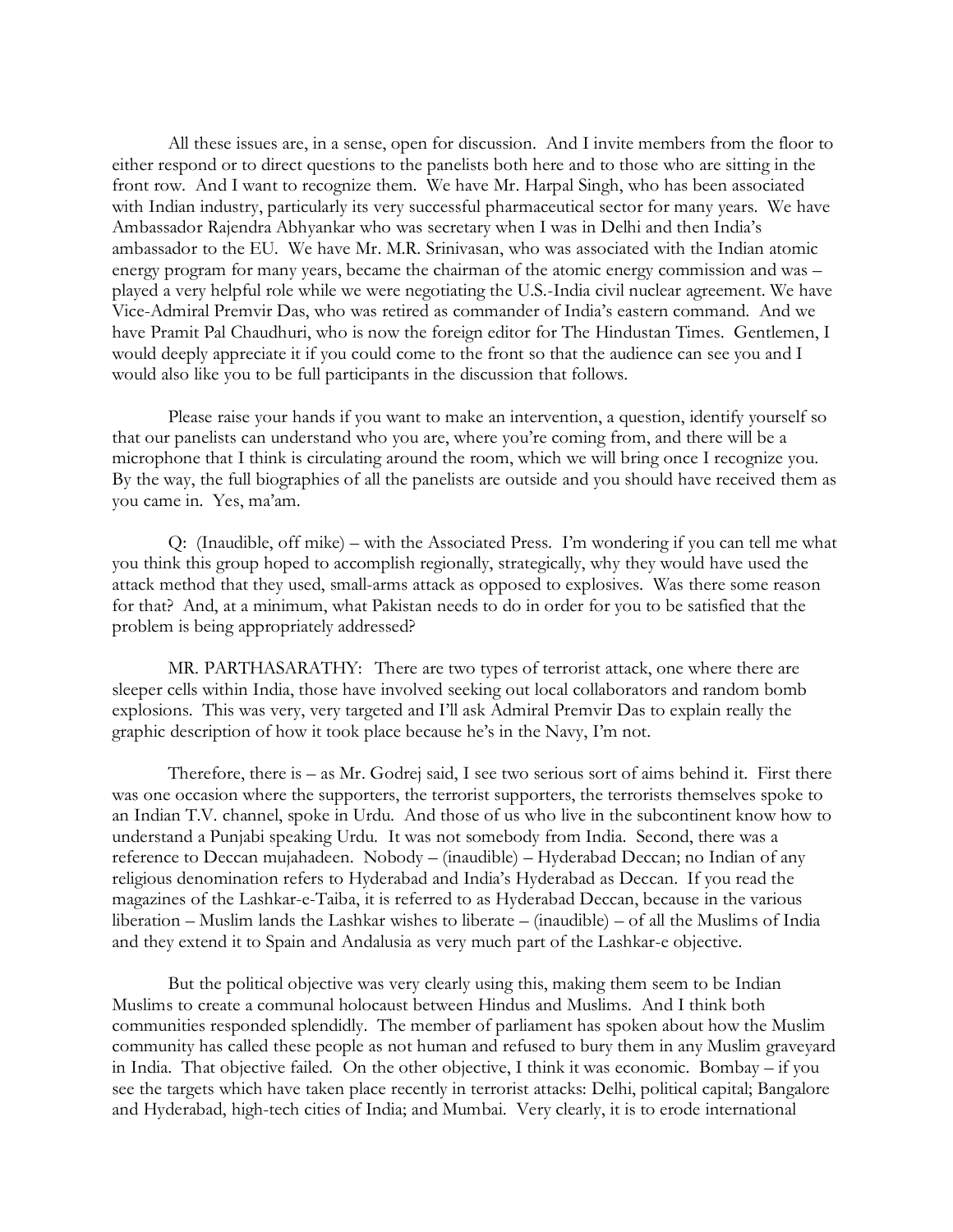confidence in India's growth, which incidentally has been 9 percent per annum over the last four years on an average. And despite the crisis, growth would go down to, I think, this year around 7 percent. So I think these were the two main political objectives.

What do we desire from Pakistan? Now, I speak here as an individual who has spent seven years – almost six to seven years in Pakistan. I have many Pakistani friends and I very clearly draw a distinction between those thousands of friends I have in Pakistan and the perpetrators of this. I think the minimum we would require is an irrevocable disbandment of the infrastructure of terrorism. Three organizations I have named, the Jaish, the Lashkar and the United Jihad Council.

And this time, no playing games. Last time, the Lashkar changed its name; the Jaish changed its name. The monies and their funds were spirited out before the funding crackdown came. We are not going to be satisfied with games. We want this seriously done. We are very gratified at the way the international community has joined us led by the United States. And we hope that this – ultimately, you have a mechanism. You have a body, which is Security Council Resolution 1373. Ideally from my point of view, the banning has to be done and effectively seen to be done under international inspection, under U.N. Security Council Resolution 1373.

MR. TELLIS: Premvir, do you want to say a few words about the –

VICE ADMIRAL DAS: You know, in a Hollywood movie, there are the principal characters and then there is a supporting cast. So the principal actors are all there and I am member of the supporting cast. But I have to refer very briefly to what General Nambiar said was a military operation. Actually, this operation can be broken into two parts: how they approached was a naval operation. And what they did thereafter and that is certainly not a military operation. So this is how this operation can be broken down into.

But let us just see – so we have read everything in the papers as to what has happened. But let us see actually what happened. There are 10 people who take a boat from Karachi. They come to the coast of India. They hijack a 40-ton fishing boat, a very unsophisticated type of fishing boat. And they put in this boat a GPS, a SATCOM set, and then they come toward Mumbai in this little 40-ton boat.

The sea is not very calm in Bombay at this time. As we saw from the video next day when this little boat was actually found, she was tossing around in the sea. But five miles from Bombay, these people now transfer from this 40-ton boat into what we call a rubber dingy – the height of a rubber dingy here. At best, in the navy, I would be hesitant to put more than six people in this dingy in that kind of sea condition. But in that kind of sea where the boat – the parent boat is tossing around, they put into this boat 10 people with lifejackets inflated. And any of you who have ever worn a lifejacket inflated know how it encumbers your freedom of action thereafter. Okay.

Now, so they lure this boat. And as each of the boats is moving around, they put in this boat first these 10 fellows. They put in this boat an outboard motor, which is then connected and started. They put in this boat 10 AK-47 rifles. They put in this boat 60 magazines all loaded, six for each person. They put in this boat 200 grenades, 20 for each person. They put into the boat a dozen containers of RDX explosive. This is what this boat is now carrying. And then it heads for the beach.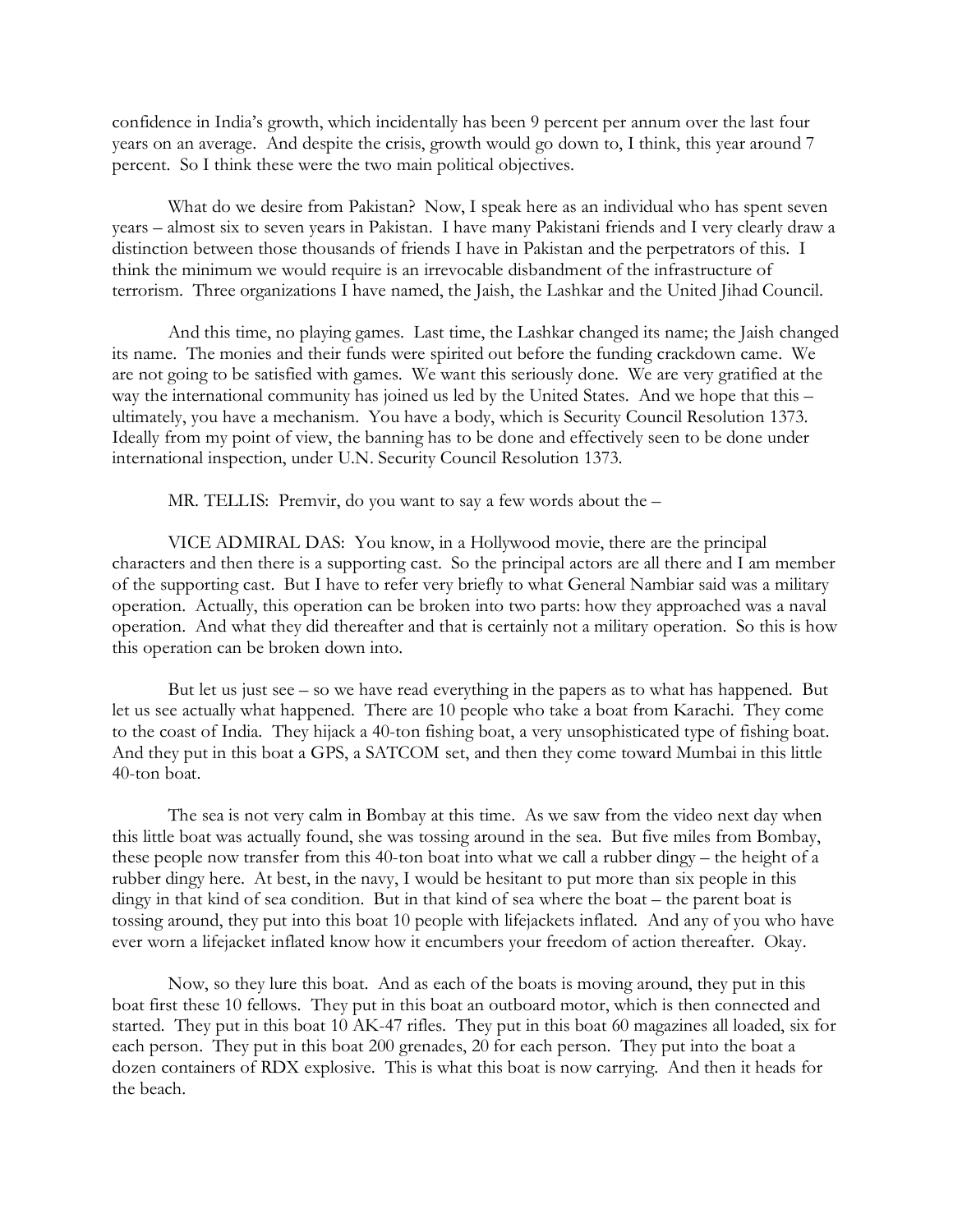The beach is actually not a beach. It is a residential area of fishermen. About 5,000 fishermen live around the beach where these people have landed. When you are in a rough sea condition in a dingy, anybody who is on a dingy, anybody who has been there in a dingy knows that the visibility is not much more than 200 yards. And they have navigated five miles in this dingy and then landed ashore. Each – (inaudible) – walked around with something more than 60 pounds of weight with those grenades and those magazines and things like that and done whatever they did.

What did they target? Two hotels. They have gone there. They have shot up all the – some Englishmen have died; some Americans have died. But even more important, they have targeted a house – a non-descript apartment building, which is known to be visited and known to be host to Israeli people. And they have killed everybody. In the hotel, they have not killed everybody. But in this building, they have killed everybody. This is how this operation has been carried out.

I do not agree with my principal actors who say that Lashkar is responsible or – (inaudible) – is responsible. They are the face of what has happened. This operation would not have been possible unless people had been trained militarily by military instructors, whether in service or retired, over a long period of time. If I were to be asked as a commander in the navy, please send 10 fellows in a dingy 10 miles away with this kind of equipment, I would have said my sailors cannot do it. I require marine commanders. And the same thing addressed to the U.S. CNO – I think he will say exactly the same thing that he requires SEALs for this operation. His sailors cannot do it.

So if anybody thinks that people have been picked up from some madrassa somewhere and thereafter have been trained by Lashkar, who have then come and done this kind of thing, I think they are living in a world of a different kind. This is not an attack on the Marriott, where some driver is told God is great; go and kill the infidels. Blow yourself up; you will go to heaven. This is not even an attack on USS Cole because what happened in USS Cole? One little boat went and rammed itself into the destroyer, tearing apart a big hole. You know, whenever a ship comes into harbor, there are a dozen of boats that come along the ship. Why? Because every ship wants to spruce up. They have come from sea. They want the bottom of the ship painted that the sailors don't like to do. So these little boats come and in exchange for a can of diesel oil or for a bagful of bread or whatever, they offer to do this job.

Until the USS Cole was hit, this was standard practice of every ship. And one of these boats went and hit the USS Cole in a suicide attack. So this suicide attack on USS Cole is not a planned military operation. But this attack was a planned military operation. It has been executed, planned and people trained for by a military institution – whether it is ISI or part military is difficult to say. I think if we recognize this and recognize that the ISI is the principal organization, we would be on track. Thank you.

MR. TELLIS: Thank you, Prem. Yes? The gentleman here, please.

Q: Thank you, Dr. Tellis. Ambassador Lambah opened up by saying that India has shown quite a bit of restraint after this – at least so far. There are some calls from the table for perhaps more action, but in talking to some senior U.S. officials on this, they have all remarked about this restraint – not only in the last week or two, but since the July bombing in the Kabul – in the Indian embassy in Kabul.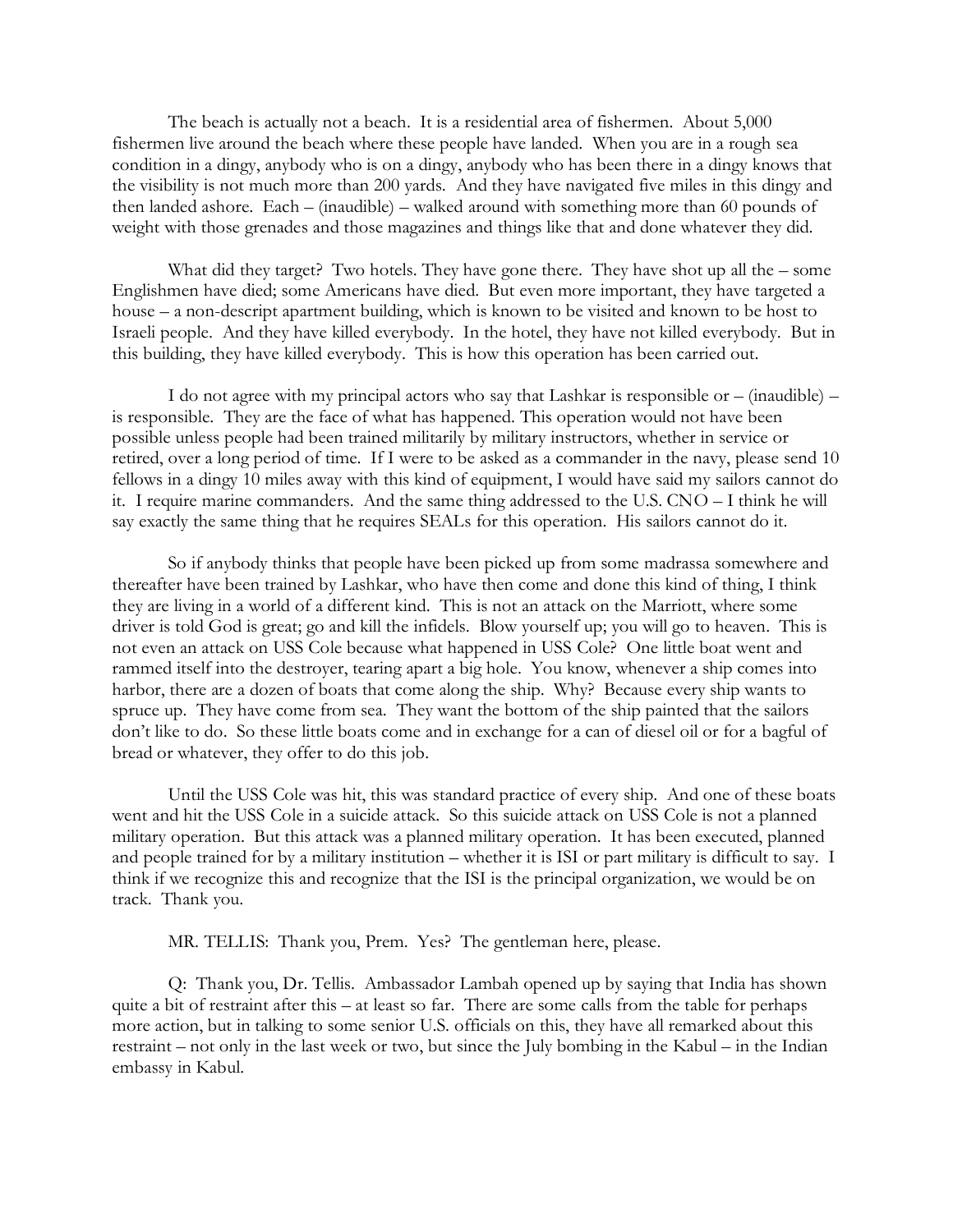I guess I am just asking if you can give us analysis of why that is. When you talk to U.S. officials, they give basically two rationales as to why they think India has been so restrained. One is the economic growth – that India – that the government is primarily concerned about economic growth in recent history. They don't want to disturb that through any military action against Pakistan. Two, the growing, I guess, confidence of India as a regional player and the looking toward more East, perhaps, than West because of the rise of China as an economic power and a military power. I am curious if you find either of those two arguments persuasive or anyone on the panel has any other reason why India has been so restrained in not acting against Pakistan or elements within Pakistan following these two incidents in the last six months.

MR. LAMBAH: I think these are theoretical arguments. The main reason for restraint is that we expect them – this is not just our problem. As we said, this is a global problem – not only our problem. And we are hoping that the international community will respond. Some have started. And we patiently wait. We have patience, but not infinite patience. And we will wait. And if it works well, we will be happy that if it can be resolved without any action of our part, which will disturb peace. And that would be our policy. We are in no hurry. But as I told you, there is limited patience, but we are hoping that this can be resolved with the help of the international community, so that we can face this common problem jointly.

MR. PRABHU: Can I add something?

MR. TELLIS: Sure.

MR. PRABHU: While we are talking about it, I just got a mail from somebody who says that Senators Bob Graham and Jim Talent recently released a report of the Commission on the Prevention of Weapons of Mass Destruction Proliferation and Terrorism, which concludes that terrorism is now growing in such proportion that terrorists will be able to use the weapons of mass destruction by 2013 and in the U.S. risk proportion is rising, not shrinking. And unless we treat it as a global problem to deal with terrorism, this is what we face. This is what two former senators of the United States are saying.

MR. TELLIS: Thank you. Yes?

Q: Kumar from Amnesty International. I have a comment about General Nambiar's statement that there may be need to curb some individual freedoms. My individual comment is that don't punish the victims. And Indians are the victims of this terrorist attack. And we are basically going to punish them by curbing their individual liberties. My overall question – I have two questions. First is the Kashmir issue has been raised as a cause of terrorism, and in India the civil society always says, 'we will talk to Pakistan directly. We don't want U.S. or anyone to come and mediate.'

So having said that, now the issue is primarily between U.S. – sorry – India and Pakistan. But you didn't go to Pakistan. You have come to Washington to talk. Is there any reason why you have done that instead of going to Pakistan – coming to Washington?

My other question is to Mr. Kulkarni from the BJP. Do you think Manmohan Singh's leadership failed in this attack? I am sure you used that in the recent elections. But I want to hear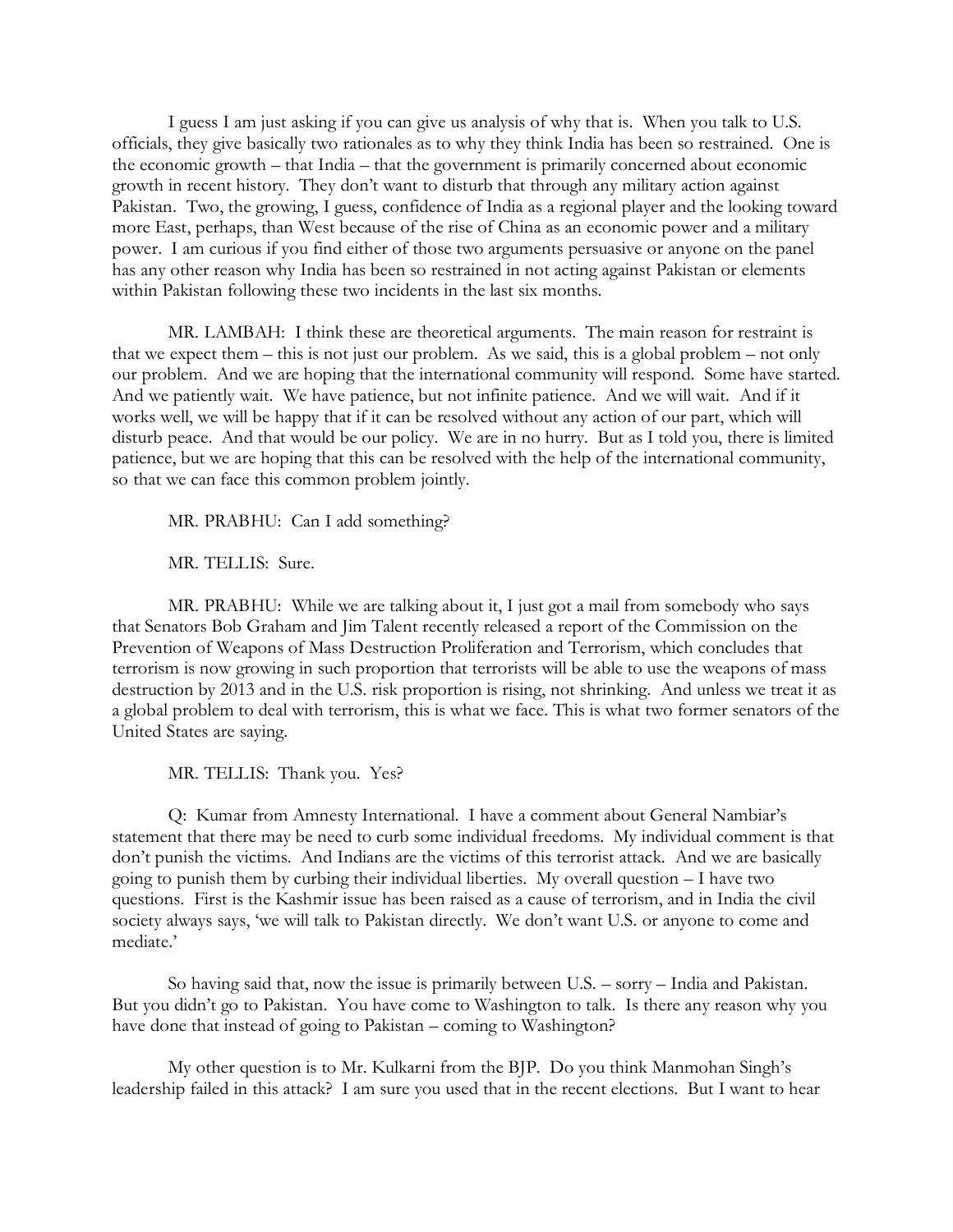from you why Manmohan – Prime Minister Manmohan Singh's leadership failed in this attack. Thanks.

MR. TELLIS: Kumar, I think I want to answer the first question just on a point of order. The delegation didn't come to Washington because of the attacks. The visit to Washington was programmed long before the events in Bombay took place. They came to Washington, as I said earlier, as part of an ongoing conversation with the Aspen Scratchy Group (ph) – [57:39] – and their presence today is completely serendipitous. I mean, we are grateful that they consented to do this for us. But they haven't come to Washington to make the case one way or the other on anything relating to these attacks. We just have been the beneficiaries of their presence here. And so I invited them to address these questions.

On the second question, Sudheendra, I defer to you.

MR. KULKARNI: You know, I'll also first briefly answer the first question. We did not come here to discuss the Kashmir issue at all.

And secondly, I represent the BJP, which is now the opposition party in parliament. But we certainly will not comment on our government's conduct on foreign soil. We are one. The government and the opposition is one in facing this challenge. And you will see that when the time comes – and if the time comes for appropriate action, again, the people of India will be one; the political parties will be one.

MR. TELLIS: Thank you. Kartik, please. The gentleman there at the end.

Q: Kartik Bommakanti. My question to the panel is – I mean, how we will react exactly to these attacks. I mean, what options does India have apart from just – can you lay out exactly what are those options in case Pakistan doesn't really deliver on cracking down on these groups? What action would India take – covert operations, expanding intelligence presence? What would it do exactly inside Pakistan? Would it expand its intelligence presence in Afghanistan? So what would you lay out exactly? How would you react if these things don't transpire?

MR. LAMBAH: Well, options are not discussed in seminars – (laughter) – firstly. Secondly, I want to tell you that we have been assured by the U.S. government at the highest level – at a very high level yesterday that they are ensuring that action is being taken by the international community. And we await the results of that.

MR. TELLIS: Thank you. Gentleman here, please.

Q: Hi, I am Naren Rustagi. I am a professor at one of the area universities. The question is – there are two kinds of responses. One is what Israel has been doing or U.S. did in a stern fashion. The other is what India is doing of wait and see. Why are the two approaches different? I mean, in one case, which is what the Israel and the U.S. did, at least there is no attack on the domestic soil. On the other hand, you have thousands of attacks in India every month. So, I mean, how do you make a decision in terms of – I mean, you can say that these things are not to be discussed on such fora, but if that is where you are, then that is where you are and then you are talking about policy. That is what I would want to understand as to where the policy discussion is in terms of how such decisions should be taken – one in a stern fashion or a more wait-and-see attitude.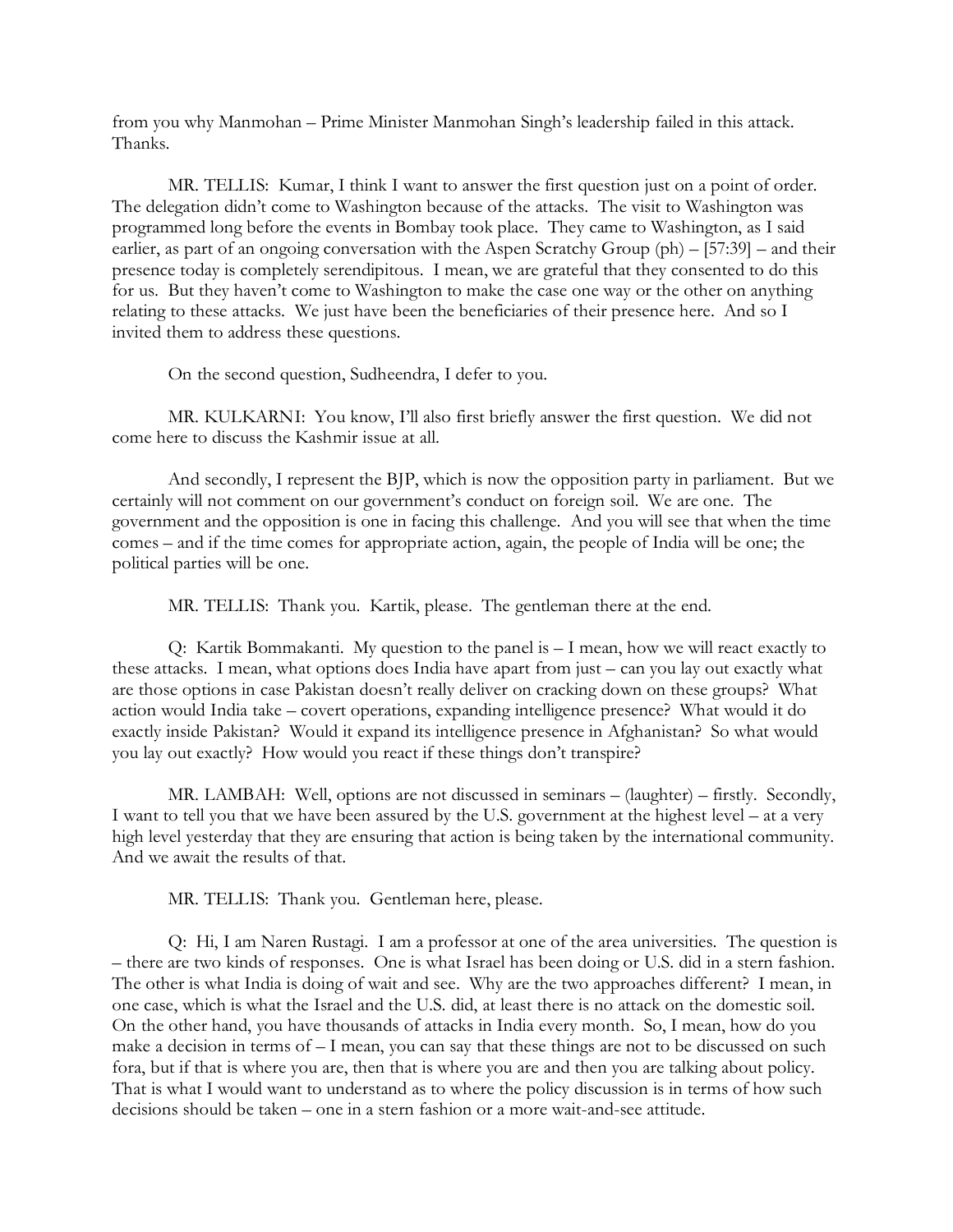MR. PARTHASARATHY: I think – you know, when I was in East Asia, I was told that we should emulate the East Asian tiger. I said, look, the Indian elephant turns slowly, but it turns. You know, we can't be an East Asian tiger. We can't be what we are not. I don't think we can be American or we can be Israeli in terms of our ethos, in terms of the values we imbibed in our freedom struggle, we are necessarily different.

Therefore, you know, the options which Israel and the U.S. took are not something we are going to take. But there have been shifts in policy. After Kandahar, government decided there would be no negotiations with terrorists on such situations. This is a government decision announced. So – (inaudible) – in Iraq or in this case, there were no discussions. The commanders were sent in. That is a shift.

Secondly, I think broadly we are moving towards setting our own house in order. How does a complex federal structure, where the states have their own rights and law and order is a state subject. But in a democracy, it takes time to build a consensus. And we are building a consensus towards having stronger, federal machinery for the investigations systems – courts – special courts to try these cases. So I am sure that consensus will be reached.

So I think we will have to recognize that the way we respond is different, but perhaps more sure. As I said, I was happy that three years after the attack on parliament, General – (inaudible) – made the admission that he did. I am waiting for the follow up of what he said in parliament. But as I said – and I think Ambassador Lambah said – no options are off the table. We want to give enough time, enough effort to the international community. And again, I particularly appreciate the efforts of the United States to wind up this infrastructure of terrorism because let's face it, all these groups are interrelated. Lashkar-e-Taiba is a founding member of bin Laden's international Islamic front founded in February of 1998 in Kandahar. So the U.S. has now an interest in this. And as everybody said – General Nambiar said and Admiral Das had said – this is now a global issue. So we are going by that route, but as Ambassador Lambah said, nobody's patience is indefinite. And in an ultimate analysis, elected governments in India are responsible to their own people.

MR. TELLIS: Thank you. The lady there, please.

Q: My name is Meeta Vyas –

MR. TELLIS: Could you speak a little loudly, please? I don't think we can hear you.

Q: That is the first time I have ever been told to speak louder. Thank you. (Laughter.) My name is Meeta Vyas and I was born in Bombay. It is my beloved childhood land. And I have had the pleasure of being educated here. And I met Jamshyd when we worked together when I ran a business for General Electric and I was the secretary general of WWF-India. My specific question is related to what we think about in business. We generally assume the competitors will copy us. But what we try to do is anticipate where the market is going and what the competitors will do. And that is my specific question to Dr. Srinivasan and Mr. Singh related to the following.

You know, it is – when the U.S. had vulnerability through the Canadian border, that is where the terrorists came from. When there was less – when there was lax airline security, that is what they used as the weapon to hit the World Trade Center. So similarly, I would assume they are not stupid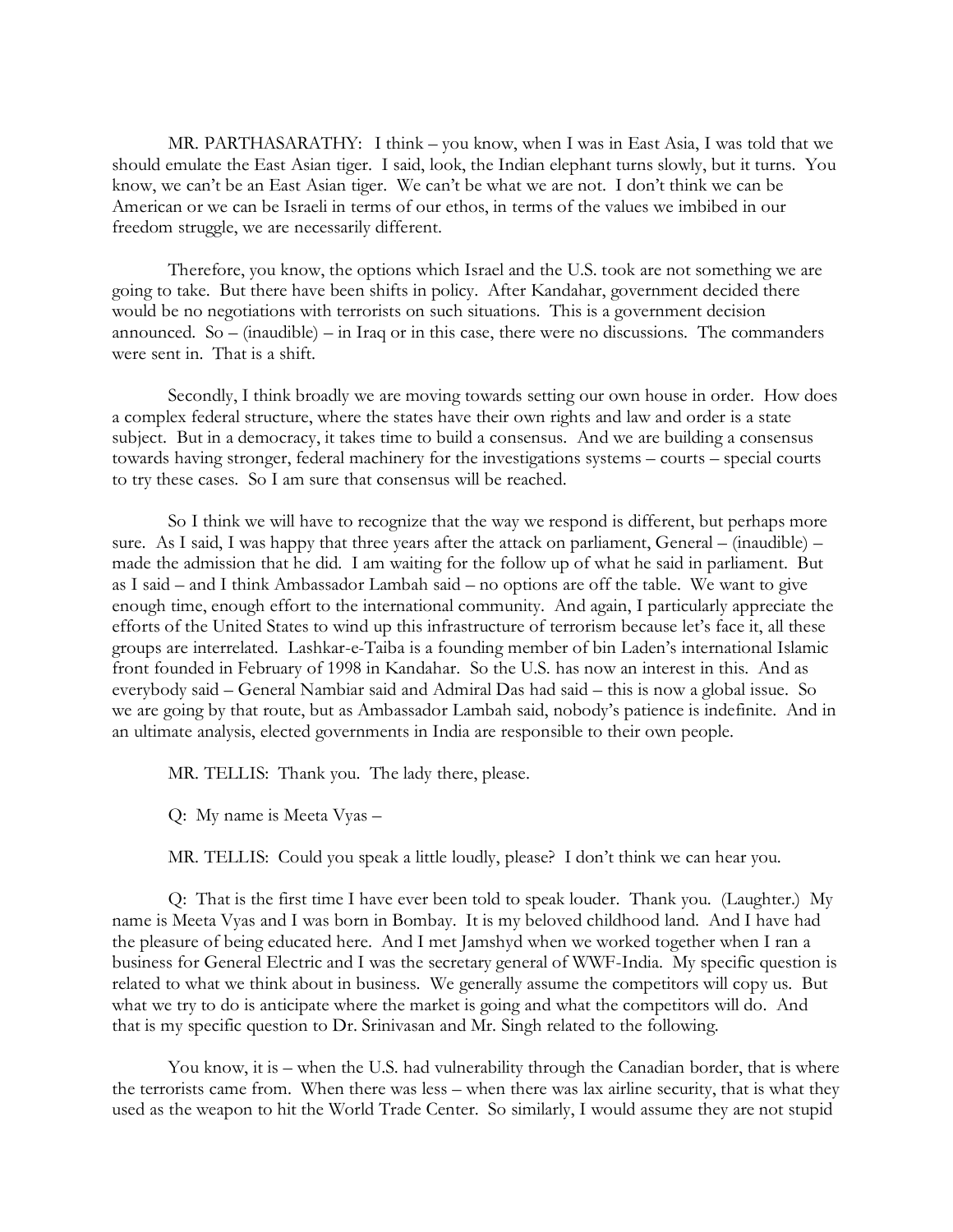when it comes to India. They are not going to do another naval-based attack on hotels in South Bombay. I mean, the question is that  $-$  my guess is that  $-$  the other  $-$  the larger question for India to look at is what are the other terrorist threats?

Well, there is bioterrorism, so that is my question to Mr. Singh. You know, what has Indian industry and Indian government thought about the biological threats that can be used to spread pandemic diseases and viruses and so on? And my other question is to Dr. Srinivasan on atomic energy background. Clearly, there is a nuclear agreement now where there is going to be nuclear reactors all across India. There is a huge threat of nuclear material being smuggled out and sold for a dime, so to speak. So what are India's thoughts about these other threats that go beyond physical security, airline security and security for business areas in major metros?

#### MR. TELLIS: Thank you.

MR. Srinivasan: Well, surely, the concern on security of nuclear establishments is a wellplaced one. And I must tell you that we have a number of coastal establishments. One is in Bombay itself, which is in the Bombay Harbor. Then there is one close to Madras. There is a very large nuclear center there. And of course, the inland center is also there. So we are deeply conscious of the need to safeguard these facilities.

And I must tell you that even before this, a lot of security studies have been done and a considerable amount of money, training and manpower has been deployed to ensure that we can keep these installations safe from infiltration, and also the possibility of any terrorist, sabotage and things like that. Indeed, on the very day that this event took place in Bombay – in fact, I lived in Bombay myself from 1956 to 1990. And on the day this event took place – (inaudible) – invited the French nuclear – (inaudible) – to come to be honored in India. He and his wife – they were trapped at the Taj Mahal hotel. So they were already concerned. Of course, they were evacuated the next day. But apart from that immediate involvement, they are continuously reviewing this matter. It was with chairman – president chairman – joined the evening before I left for Washington. There is no question whatsoever that we have in place very good systems. And they are always constantly being updated. And they are being done.

Now, with regard to any possibility of material being taken out of the establishment – what you are thinking of in terms of any terrorist getting access to any sensitive material, especially a material or a highly radioactive substance – that also is another part of the problem. But I must assure you that those systems are in place and they are being constantly upgraded. Certainly, this is a not a matter for complacency at all. But we have fortunately invested a lot of money and training in terms of safeguarding these facilities.

### MR. TELLIS: Harpal?

MR. SINGH: You know, before I sort of address the specific question of how would countries like India respond to challenges of bioterrorism and the like, I would like to say from sort of a citizen point of view – and this could be a global citizen anywhere – Bombay and the citizens of Bombay are just a microcosm of, I would say, global citizens anywhere. And in that sense, I think as citizens, they have experienced, if I may say, a breach of trust.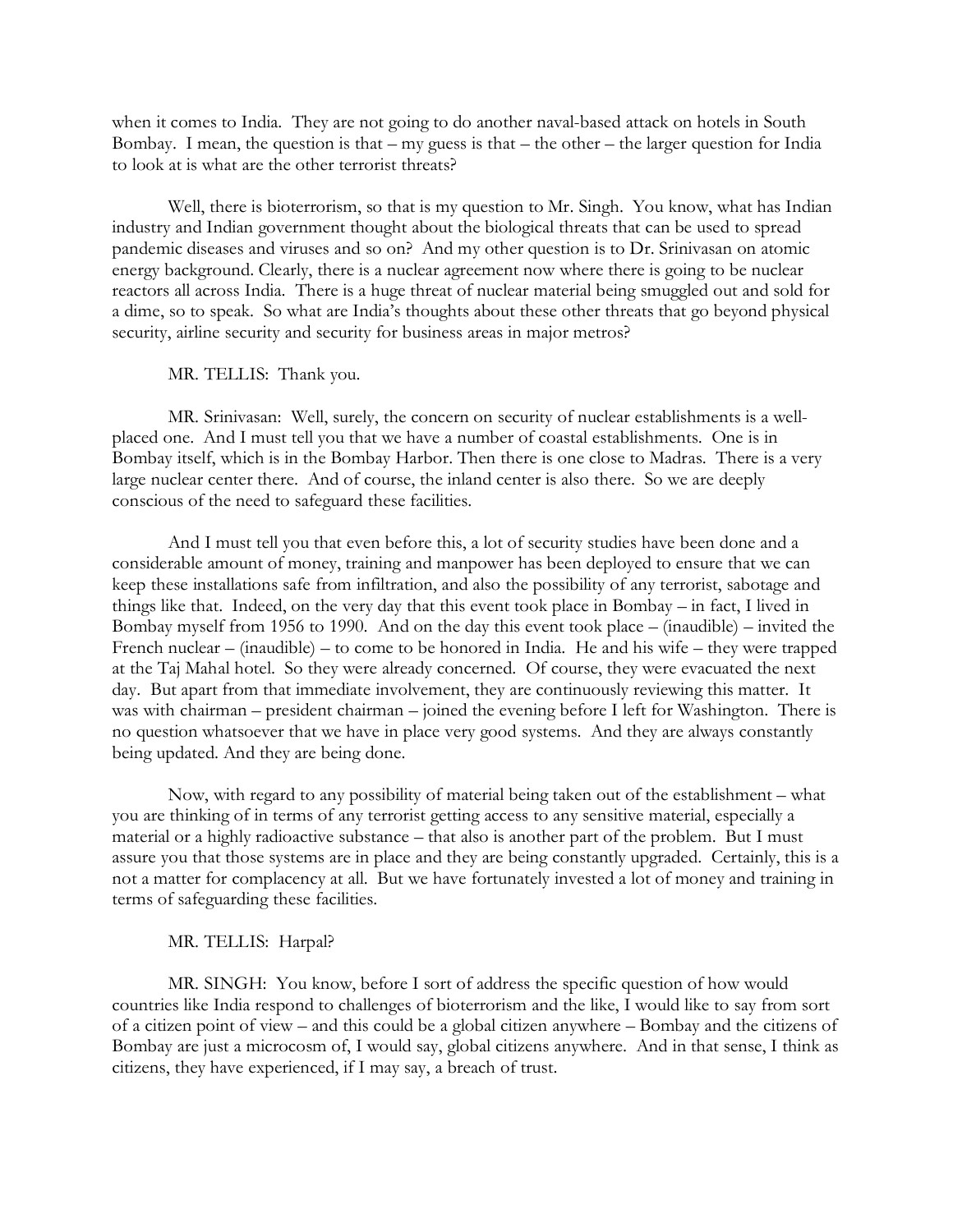Since  $9/11$ , the world has been aware – even though prior to that, for many decades, as many colleagues have mentioned, prior to that for many decades, the horrific aspects of terror have been impacting us in the South Asian subcontinent. But I think 9/11 brought it to a global sort of level. And as a citizen of the world, we began to say to ourselves, clearly, it is the onus of the global community to create rather than these breaches of trust that constantly seem to happen at everincreasing frequency, we were hoping that we will now create some bridges of trust. And it was this bridge of trust that we wanted to create as we came to this dialogue. And we have been repeatedly coming to this dialogue.

These bridges incidentally – through these dialogues – are being created on a variety of platforms not only related to the security of the defense variety, but in a whole series of arenas. And I am glad that you asked that question because a key aspect of the dialogue, which was well before anything to do with what happened in Mumbai, this question of saying how do we engage with the global fraternity – and they are included. And in this case, in the U.S. – how do we engage with these two great countries, these democracies to see – to protect the global citizen and our respective populations from incidents of this kind?

Now, I have to say – and so we have talked about saying that our institutional frameworks in India – we were threatened, as you know, sometime back with SARS, then the avian flu. And there was a whole bunch of response mechanisms that were put in place. And what we were hoping and we are continuing to do is to engage between the two countries to say how can the institutional frameworks of both countries talk to be more cooperative with each other, look at what needs to be done on the preventive side, so that should such an unfortunate sort of eventuality happen, that at least there would be an ability to respond to it quickly.

So clearly, this is part of the dialogue – so to assure this is the case. But I think more fundamentally, if we don't build these bridges of trust – and this question of these bridges of trust are saying the global fraternity is acutely aware of the centricity of terror in Pakistan. All these years, we have been asked repeatedly to provide evidence. And I think now there is a body of evidence – and I can say again at the highest levels – in the U.S. government. It is now aware and they talk about the fact that they have this information and knowledge and they have shared it with both governments. That is with the Indian government, as much as also with the Pakistani government that there is this centricity of terror concentration in Pakistan that needs to be addressed.

And so the citizen of Bombay felt as let down that the global fraternity did not act collectively. And I think the fact that India has acted in a restrained manner is only reflective of Indian, if I may say, maturity of saying, 'knee-jerk reactions are not good reactions,' that we must share with our colleagues and our friends and our partners our anguish as they have – so if you civilly shared with us in all of the discussion that we have had. And this is clearly reassuring that this is the case.

So we will act extremely responsibly. And I think this is, in some sense, reflective of the rising global power that India not only is, but aspires to be and be a responsible citizen in this. So it is not acting hastily. We will respond decisively – we are required to act decisively. So I think in a variety of these areas including bioterrorism – and I could tell you that there are many, many other nature of challenges that actually speaking have an equally powerful potential impact. So I think engagement is good. Dialogue is good. Expressing anguish and anger is good. But the nature of responses should be carefully calibrated to make sure that we don't incidentally – and I might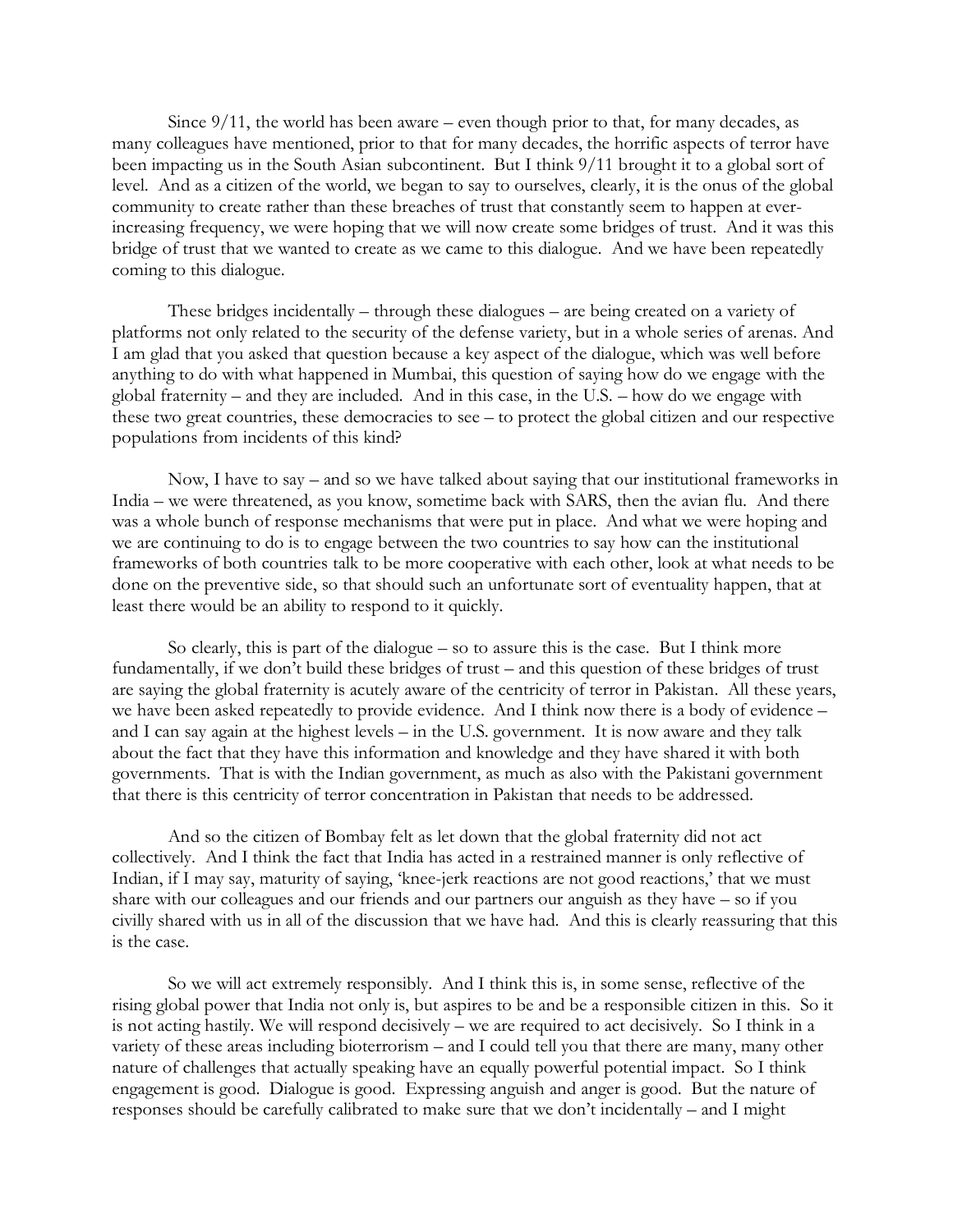mention that one of the very senior colleagues from the American side said, let's make sure that when we respond to terror, we decisively destroy terror, but we don't produce more terrorists because often I suspect that in the last few years, in our desire to destroy terrorism, we might have actually nurtured a whole lot of more terrorists.

And I think this is fundamental that we don't do this. And I think in all this activity of dialogue, we are very reassured that there is a much, much better appreciation between the countries. And I resoundingly want to say to the gentleman who said – this dialogue had nothing to  $do - we have been at this dialogue for the last five, six years. We regularly come on both sides – a$ very wide canvas of issues are discussed including the ones that you raised about bioterrorism and the like.

MR. TELLIS: Thank you. Right here in front, please. Oh, there is a microphone coming.

Q: Thank you. I am a diplomat in Washington. And my question regards two comments made by the speakers on the table. General Nambiar mentioned that the origins of this attack in Mumbai or terrorism at large can no longer be linked to specific causes. And he mentioned Middle East and Palestine, Kashmir, poverty and other issues, which were related to root causes. This goes parallel to a comment by Mr. Tellis. Professor Tellis mentioned that now it is a complex problem. And it is no longer a monothematic issue. And it transcends local causes, traditional causes. And it supposes global questions.

So my question is if these are not – the knowledge that we had about the causes are no longer the causes. What are the causes? What is it behind this alleged new phase of terror? It is so abstract that I wonder is it something like civilization that is behind going back to something like what Huntington wrote many years ago. So what is behind terror as it appears to be now?

MR. NAMBIAR: Yeah, the point I made was – you know, earlier we always had the discussion about deprivation, poverty being one of the – at the root of terrorism and also these various trouble spots in the world. I am not suggesting for a moment that that is not, you know, one of the sore points in regard to people rising against the establishment. But this particular instance – and some others before – have, I think, quite clearly established the ideology that al Qaeda and its affiliates are trying to propagate internationally. And that is the context in which I said we have got to look well beyond because there is this suggestion that they are looking for a caliphate, to something like that being established, you know, globally. These are the extreme elements of the al Qaeda who propagate this.

So we have to understand that that is going to be the theory that will drive their actions in the future. The philosophy which will – the ideology which will drive their actions in their future and address it – because if you don't recognize that, we will not be dealing with the real – the problem as it exists. We will be merely dealing with the symptoms of the bigger disease. While we have to continue to deal with those, I think we have to address this. But since I have this opportunity to speak, I would just like to express a view in regard to some of the questions that have been raised regarding the responses of the Indian establishment.

And my comment is a deeply cynical view in many ways because I think in the past, the Indian establishment has reacted more in rhetoric than in action. And that, I think, is – I hope – or it seems to be a bit of a change because we have to do what we have to do. I don't think we need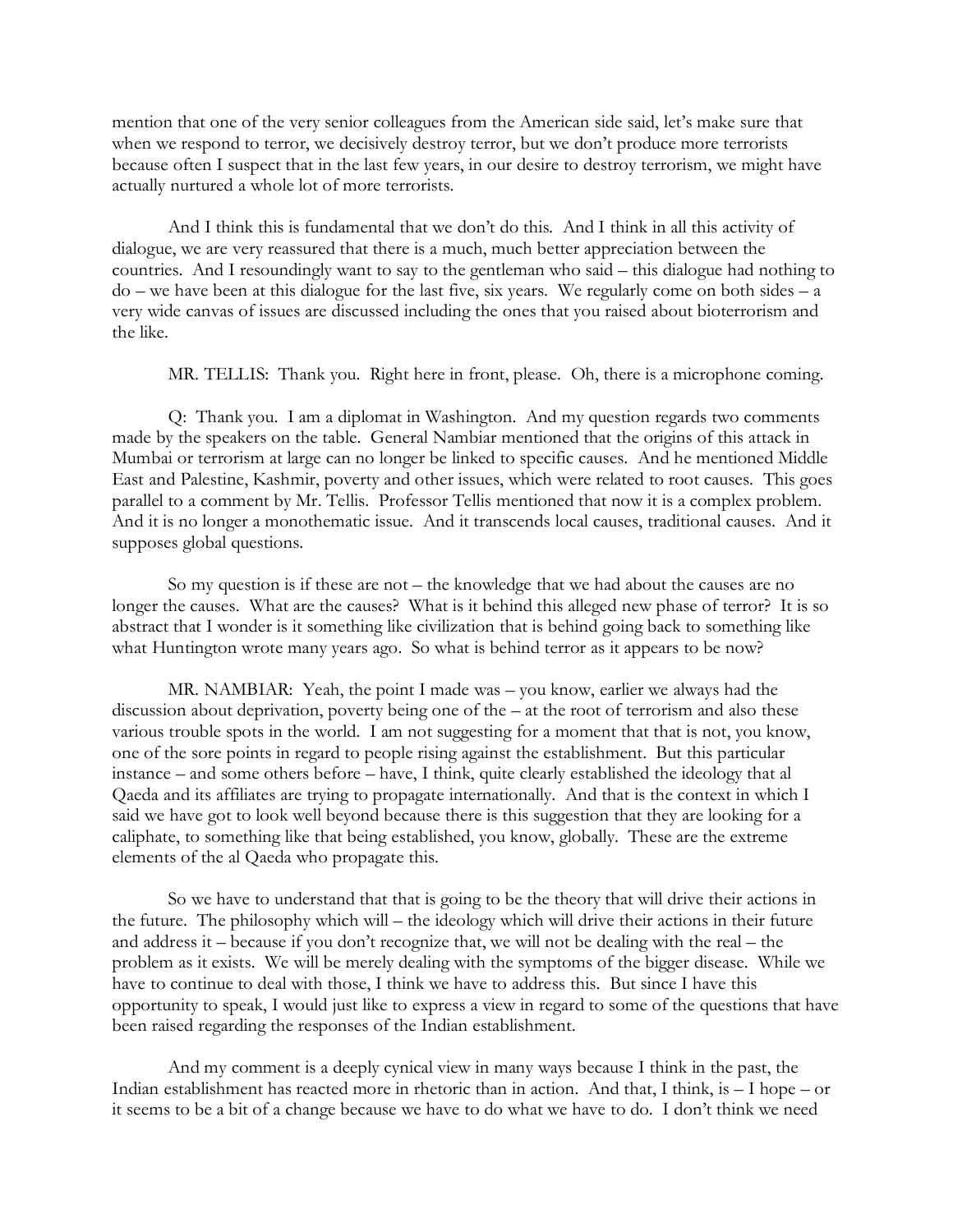to, you know, explain to the rest of the world as to what we are going to do. Someone was asking what exactly – I don't think anyone is going to explain that. No one does anyway. And while we would expect the international community to take this issue up globally in the context of the fact that it is a global phenomenon, I think you have to reserve a right to react and we should react in the manner that we can and are capable of. And that is not a subject for discussion because we cannot do that in the public domain anyway. Thank you.

MR. TELLIS: Thank you. Steve Cohen, please.

Q: Steve Cohen, Brookings. I want to thank the Indian Group for making themselves available for this discussion. I just have a footnote to an earlier question. And that is about four years ago, the Indian National Institute of Advanced Science and the American National Academy of Science organized a workshop and produced a book. And the book is about the application of technology to different kinds of terrorism. So there are chapters on urban terrorism, agriculture, protecting the infrastructure. And it is available online from the National Academy of Science website.

MR. TELLIS: Thank you. Yes?

Q: Thank you all for being here today. I am Jim Busis from the American Jewish Committee. We all know that over the past 15 years, there has been a gradual change in the strategic alignment – perhaps from being oriented towards the non-aligned world being – and towards the United States and the West in general. But that has been a matter of some contention and debate within India. And I wonder if this latest terrorist attack, after a culmination of many others, will change that dialogue in India and will accelerate India's movement towards the United States and the West?

MR. NAMBIAR: I think, you know, in fact, when one analyzes this particular attack, the fact that American tourists, British tourists and Israelis were – the Jewish community was targeted – I think in many ways, it reflected the purpose of the terrorist groups that operated in a sense that because of the closet interaction between India and the United States, even in dealing with the situation in Afghanistan, there is a great deal of cooperation. And, of course, the greater interaction between India and Israel in recent years.

It was also, in a sense, targeted at that cooperation, which was evolving and continues to evolve. And I think I speak for most of us in India in the strategic community that this particular attack will, in fact, strengthen our resolve to further this cooperation because it is in our mutual interests. And all of these things which are in our mutual interests, and when we look at it from the Indian point of view in our national interest, we will pursue it. And we cannot allow attacks like this to deter us from pursuing that cooperation. I don't think it will suffer any setback because of these attacks.

MR. TELLIS: Raj, and then – (inaudible).

MR. ABHYANKAR: I suppose it is working. I just wanted to actually take the point about whether this attack will take India closer to Israel. The question is that let's analyze the Bombay attack in a slightly different way because I want to also touch on the question of what the earlier question was about how was this different. This is different in the sense that the terrorists targeted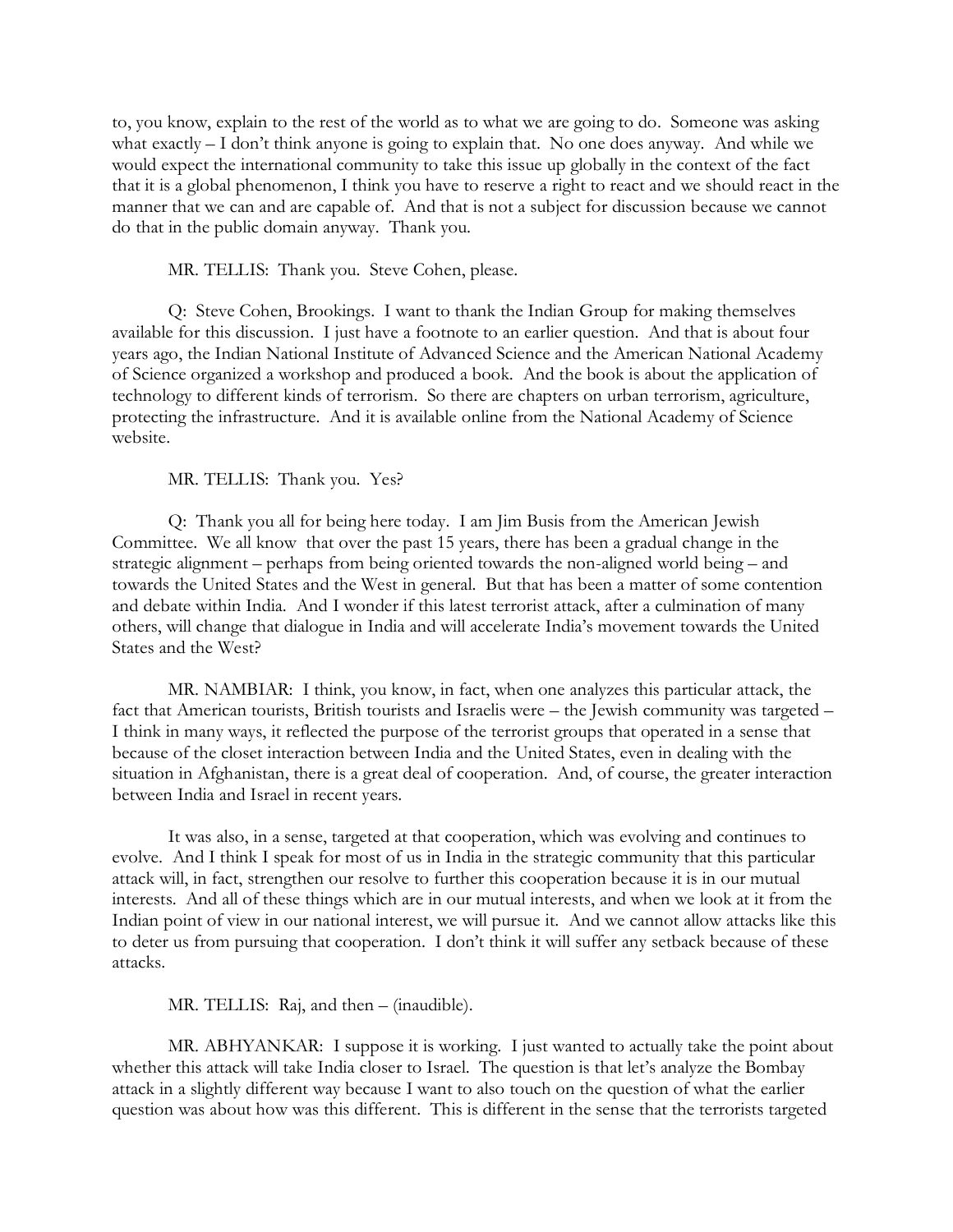U.S. and U.K. citizens. The terrorists targeted Nariman House, which was the Jewish center in Bombay. Incidentally, I should mention that none of the Indian media ever referred to it as the Jewish center, being sensitive to this point. It was CNN, which went out of the way to say that this is the Jewish Center, Nariman House.

But that is just a footnote on this. Now, it was different because so far, we have had a number of terrorist attacks, which have been mentioned by my colleagues. But Pakistan has never been asked to pay a price for killing Indians in India. And this is because of what Ashley said earlier that at all times, all of these terrorist attacks, which have taken place before, have been looked at in the prism of India, Pakistan, Kashmir, Jammu, and not terrorism as what terror is all about.

This time it was different because the target has been clearly Israel, India and the U.S. This is quite in line with the documents that have been found – both al Qaeda documents, Lashkar documents, which always talk of these three countries as the enemies. But that, of course, does not mean necessarily. And there should be a closing of ranks as far as fighting this global terrorism is concerned. And I don't want to dilate on that because my colleagues have said enough about it.

But as far as India's relations with Israel are concerned, they have a dynamic of their own. They stand on their own and are not hostile to the fact that we still have more than 115 million Muslims in India, the second largest Muslim community in the world. This is an aspect that we have to take care in a very heartening and a reassuring point coming out of the Bombay attack was the fact that, as Mr. Prabhu said, that the Indian Muslims said we don't want these guys buried in our graveyards. And what is interesting is that since I live in Bombay, I can say that the ground-level reaction I got from Hindus – I should say Hindus – is that, you know, yes, this happened. But, you know, these are not our Muslims. This is the instinctive reaction. So the aim – at least, I think in this case – the aim of dividing India on a communal basis was probably subsidiary. The more important aim was to hit at the economic capitol of India.

And this is where I was quite disturbed, in a sense, reading an item in the Washington Post of this morning, which quotes some people in Bombay talking of how this particular attack has evoked so much of reaction, whereas the suburban attack on the suburban train in Bombay did not because poor people were involved. That is not the issue. I think they have got the entire thing wrong. Even that attack on the Bombay suburban railway system was also intended to stop Bombay in its tracks. Why it did not happen was that it carries a million people every day – the Bombay suburban railway. And these are all people who work in offices in Bombay. It means that their salary and their jobs are dependent on getting into Bombay and that is why it was absolutely incumbent that we get the suburban railway system working within less than 24 hours, so that all these people can go to work. It was not that there wasn't a concern.

But here the additional point of concern is that this was clearly aimed at the financial aspect of Bombay's character, Bombay's dimension because there are financial services, professionals who were there in these hotels. And the aim was that this will have a negative impact on the inward foreign investment. Now, this is going to happen and what we have to do for us is to actually strengthen our security as far as this is concerned, so that there is no element of insecurity in the minds of those who have been so well-invested in India. Thank you.

MR. PARTHASARATHY: One point I wish to make to the gentleman who raised this issue about what was the aim. And I can do no better than to quote from the Pakistan ambassador,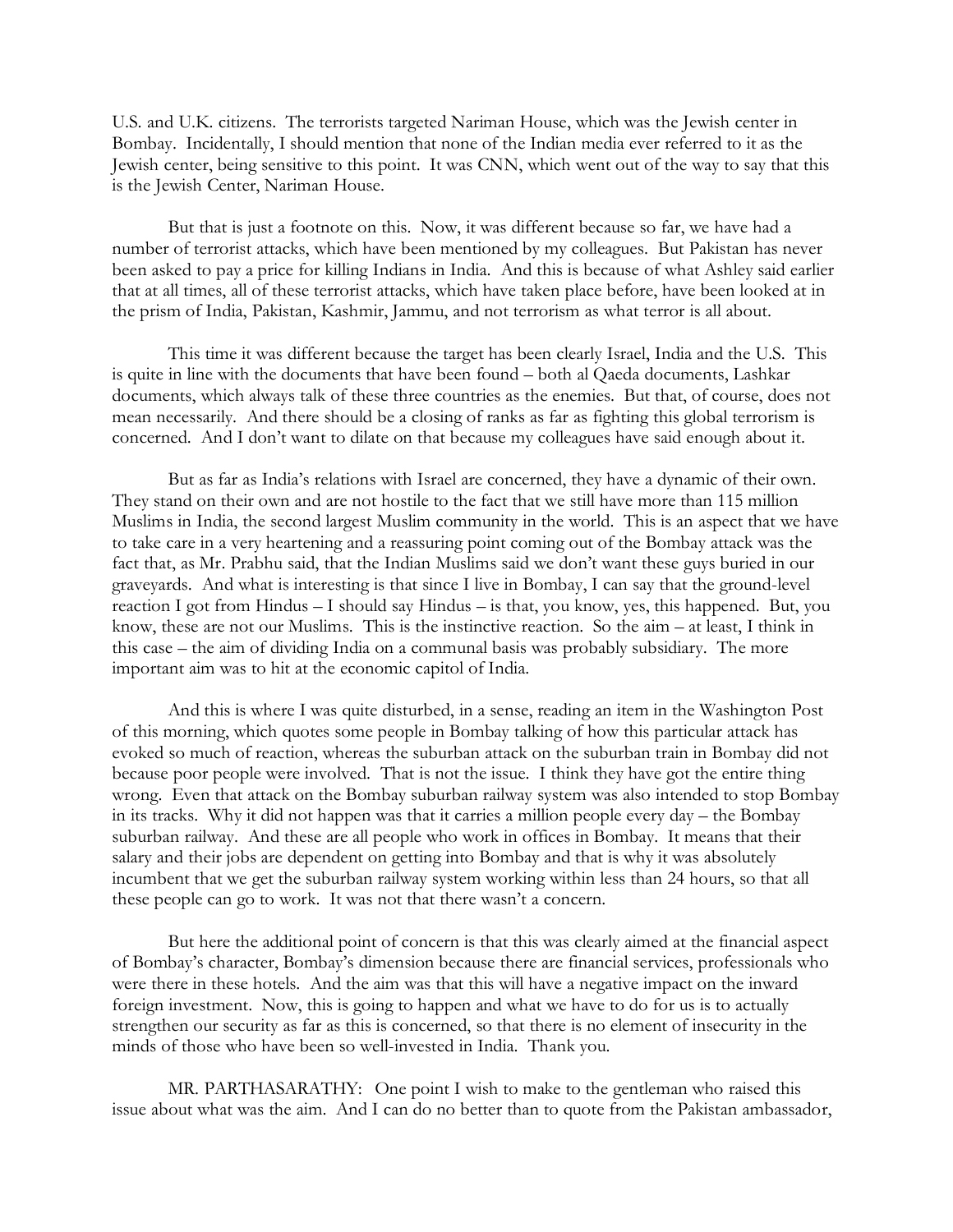Mr. Husain Haqqani's study of the Jamaat. And he quotes the Jamaat as saying – this is from Mr. Haqqani – "Muslims ruled Andalusia, Spain, for 800 years, but they were finished to the last man. Christians now rule Spain and we must wrest it back from them. All of India, including Kashmir, Hyderabad, Assam, Nepal, Burma, Bihar and Junagadh were part of the Muslim empire that was lost because Muslims gave up jihad." It adds, "Palestine is occupied by the Jews. The Holy Qibla-e-Awwal, the first center of prayer in Jerusalem, is under Jewish control." This is the mindset of the people involved.

And why it is an international problem now is people with this mindset are interlinked through Osama bin Laden's Islamic front. And while there is a huge focus in the United States, I find, on the al Qaeda, today it is al Qaeda's affiliates who came together under the front, who posed the danger across the world, whether it was the Islamic movement of Uzbekistan or some of the Chechen groups.

MR. TELLIS: Just to clarify – that quote was in the context of LeT?

MR. PARTHASARATHY: Yes.

MR. TELLIS: Okay, because you said Jamaat. Sorry. Yes?

Q: Hi, Ravi from the World Bank, but just speaking for myself. Well, first off, hello. Can you hear me? Ravi from the World Bank, but speaking for myself this morning. Thanks again for a very inspiring talk from all of you.

I was sort of thinking out aloud and wondering, I mean, given India's ascendancy – increasing ascendancy on the global canvas from a sort of international, public-policy perspective – I mean, was there hope that India and Pakistan could work together to resolve say, the big, burning issue, for example, of Kashmir, so that it proves to be sort of a best practice to the world on how to amicably resolve an issue and get together in a collaborative, non-ego fashion, if you will, albeit that might be a bit oxymoronic to set an example to the world. Again, just sort of thinking out aloud.

MR. PARTHASARATHY: I think – the quick answer is yes, we were in a very constructive dialogue, which unfortunately ended in March, 2007, which Foreign Minister Khurshid Kasuri, at a function where I was publicly present, called on opposition leaders not to – (inaudible) – India – not to – (inaudible). That dialogue was called off. And certainly once this is settled – I believe if that dialogue is taken forward, we have the parameters based on proposals from President Musharraf and from the Indian government to move towards a constructive, imaginative and out-of-the-box resolution. Thank you.

MR. SINGH: Yeah. I just want to sort of respond to the question that was sort of raised and with some emphasis. You know, it would be rather presumptive to suggest that one can sort of talk about underlying reasons for why terrorism has taken the kind of shape it has taken, but from poverty to injustice to a whole bunch of reasons that are oftentimes talked about as the reasons for why we have had this sort of problem. But I want to make sort of two comments.

One is that I see a huge sort of connection all the time about the connection between Islam and terrorism. And I think we need to disassociate the two in our minds. I mean, Indian Muslims have demonstrated with great, great sort of confidence and pointedness about their dislike for the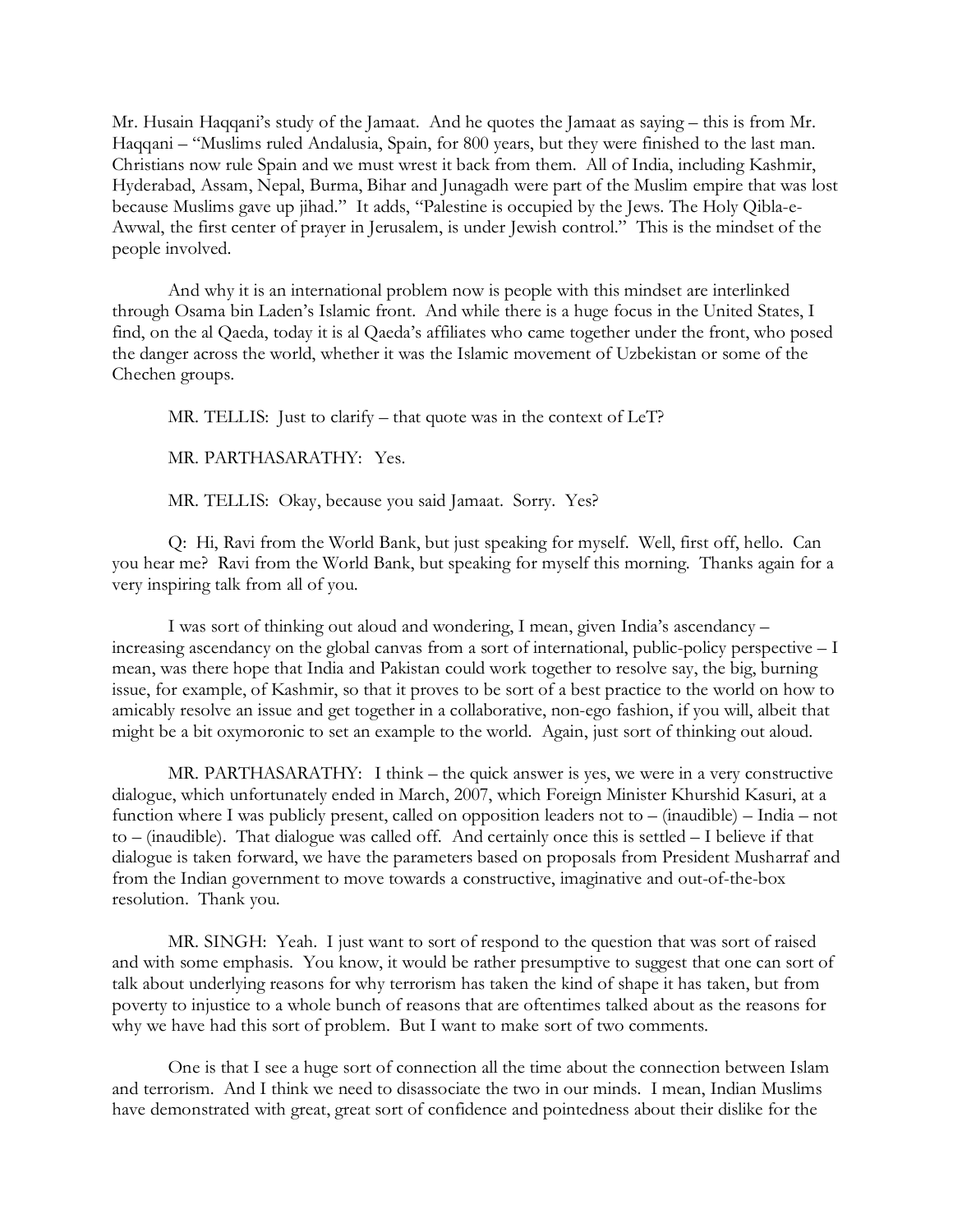kind of terrorism that seems to be getting imported into India. Now, it doesn't mean that we don't have our own share of difficulties from time to time. For the complex society that India is, for the huge differences that we represent – and we celebrate this diversity – there are bound to be occasional differences and different points of view. And that is okay. I mean, you know, that is part of living together.

But this kind of stuff – and I am very oftentimes concerned that we seem to connect Islam and terrorism as if the two are one. And I think this is very, very important to start making this distinction solidly that it has got nothing to do – that different religions – people of different religions oftentimes take inspiration from their respective religious traditions to get public opinion behind whatever their causes are is not something only which is true for Islam. History has shown us that this has been true for many religions. And therefore, I think – and history has also said that if you painted any particular faith in that kind of light, it has not produced good consequences.

And I think in one aspect as a maturing entity – global community is not to equate the two. And I think India and Indian Muslims, certainly, and Muslims in many other parts of the world have clearly demonstrated that they do not stand for this. And I think this is very, very important for us to recognize, and in fact, if I may say, to celebrate that, in fact, this is a very small subset that is taking up this cause in the manner that it is. And that is, I think, very important. And I just thought that we should put some emphasis on the fact.

MR. DAS: Since this question has been raised by so many people, I just want to identify a qualitative difference between the previous attacks and this attack. There has been an element of Muslim-Hindu tension in the previous attacks. There will be discord between these two communities and so on. Here, there is no Hindu-Muslim scene at all. The aims are clearly two. Their aim was to humiliate India. That is aim number one – show to Indians that this is what we can do.

Two, tell the Indians clearly that your growing linkage with Israel is not what you should be doing. I think the rest is peripheral. So has the Indian state been humiliated? The answer is yes. And that is the reason for this great anger.

As far as the other scene is concerned, I fully agree that I don't think this will have any effect on what we do with Israel, which is for different reasons altogether.

MR. TELLIS: I am going to admit one last question because our delegates have to actually catch an airplane an hour or so from now. Let me give the lady here a chance, please. Thank you.

Q: Thank you. I am Alafia from the George Washington University. I was talking to one of the scholars on South Asia and her assessment was that maybe within six months, we could see a return to military rule in Pakistan. I don't know if that is possible. But my question is that it seems to be that unless there is a structural change within the political culture in Pakistan, wherein the military doesn't constantly seek ascendancy and it can get that ascendancy if there is an external threat. So I am wondering what your assessment is and whether you think that unless Pakistani political culture changes, these non-state actors will not be able to gain ascendancy.

MR. LAMBAH: Well, I would not like to comment on the internal situation in Pakistan. But it is a well-known fact that the army has a role to play, a function to perform in that country,